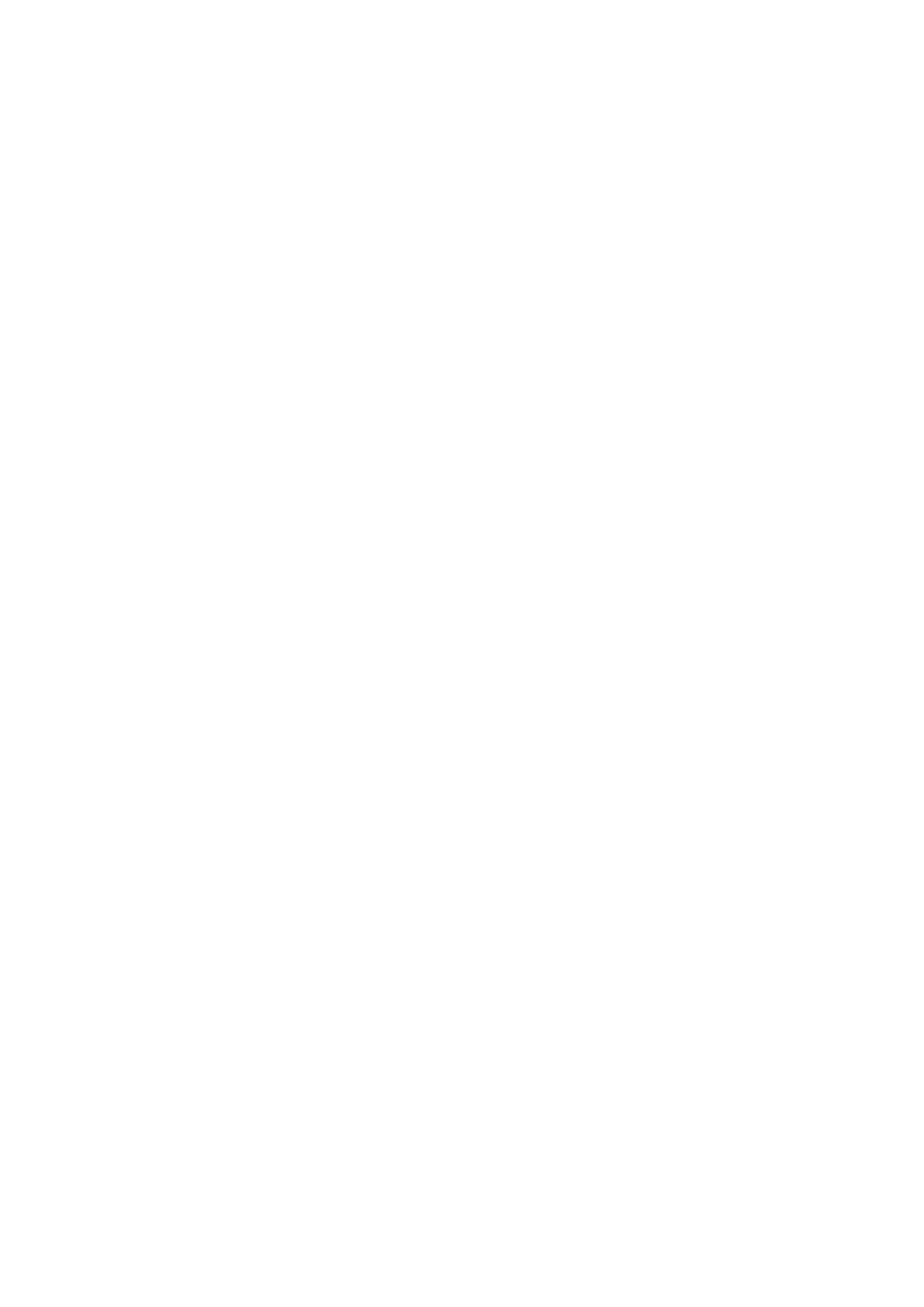

Ellan Vannin

# **NATIONAL HEALTH SERV ICE ACT 2001**

# **Index**

| <b>Section</b>                                                                         |                                                                                                                                                       | Page |  |
|----------------------------------------------------------------------------------------|-------------------------------------------------------------------------------------------------------------------------------------------------------|------|--|
| <b>PART 1 - ADMINISTRATION</b><br><u> 1980 - Johann Barn, fransk politik (f. 1980)</u> |                                                                                                                                                       |      |  |
| 1                                                                                      |                                                                                                                                                       |      |  |
| 2                                                                                      |                                                                                                                                                       |      |  |
| <b>PART 2 - PRIMARY HEALTH SERVICES</b>                                                |                                                                                                                                                       |      |  |
|                                                                                        | <b>General medical services</b>                                                                                                                       | 8    |  |
| 3                                                                                      |                                                                                                                                                       |      |  |
| 4                                                                                      |                                                                                                                                                       |      |  |
| 5                                                                                      |                                                                                                                                                       |      |  |
|                                                                                        | General dental services                                                                                                                               | 9    |  |
| 6                                                                                      |                                                                                                                                                       |      |  |
| 7                                                                                      |                                                                                                                                                       |      |  |
|                                                                                        | General pharmaceutical services                                                                                                                       | 10   |  |
| 8                                                                                      |                                                                                                                                                       |      |  |
| 9                                                                                      | List of persons providing general pharmaceutical services 11                                                                                          |      |  |
|                                                                                        | General ophthalmic services<br><u> 1989 - Johann Stoff, deutscher Stoffen und der Stoffen und der Stoffen und der Stoffen und der Stoffen und der</u> | 11   |  |
| 10                                                                                     |                                                                                                                                                       |      |  |
| 11                                                                                     |                                                                                                                                                       |      |  |
|                                                                                        | Restrictions on entry on lists                                                                                                                        | 12   |  |
| 12                                                                                     |                                                                                                                                                       |      |  |
| 13                                                                                     |                                                                                                                                                       |      |  |
| 14                                                                                     |                                                                                                                                                       |      |  |
| 15                                                                                     |                                                                                                                                                       |      |  |
|                                                                                        | <b>Ancillary services</b><br><u> 1980 - Johann Barbara, martxa alemaniar amerikan a</u>                                                               | 15   |  |
| 16                                                                                     |                                                                                                                                                       |      |  |
| 17                                                                                     |                                                                                                                                                       |      |  |
| 17A                                                                                    |                                                                                                                                                       |      |  |
| 18                                                                                     |                                                                                                                                                       |      |  |
| 19                                                                                     |                                                                                                                                                       |      |  |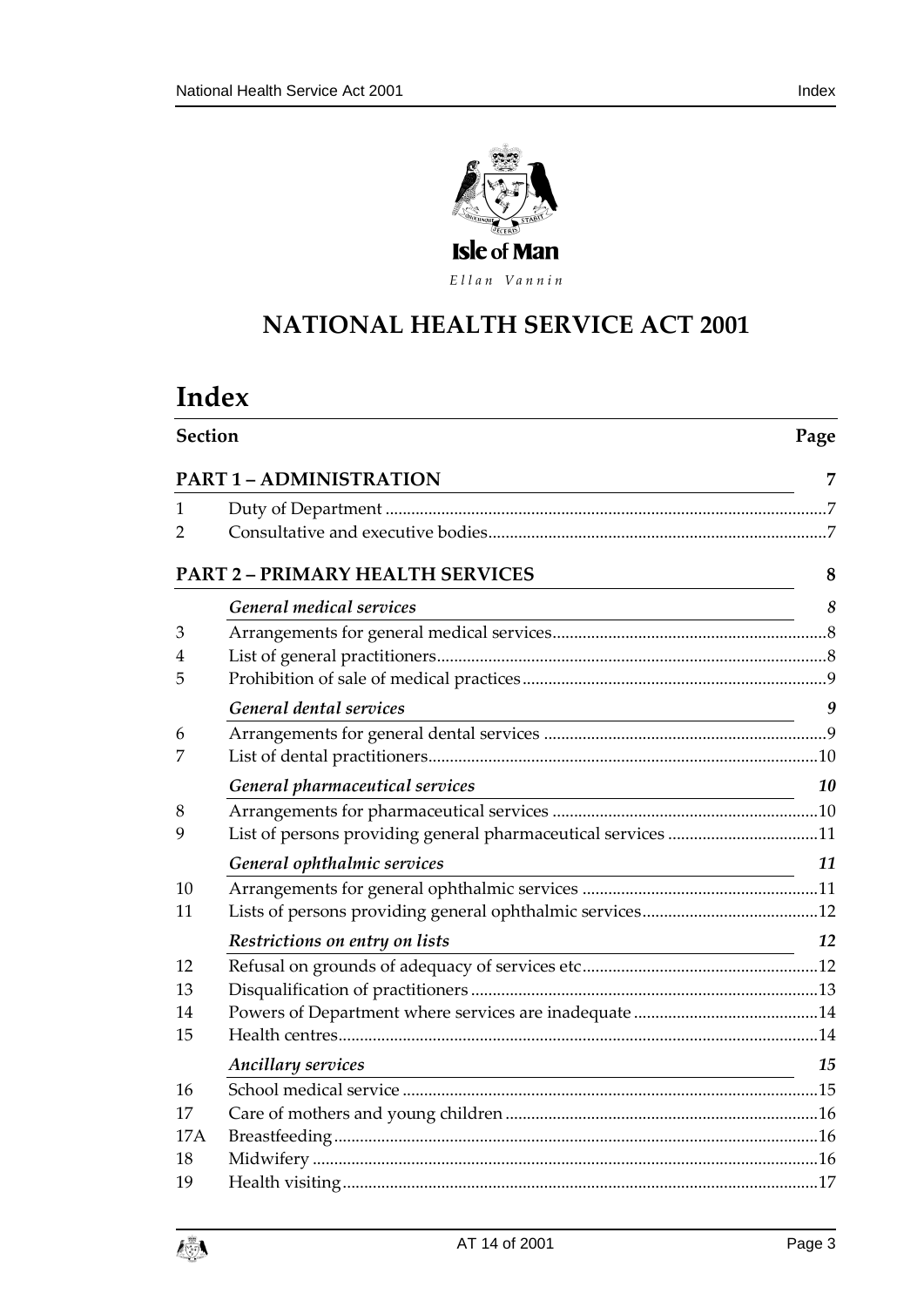| 20  |                                                                                                                       |    |
|-----|-----------------------------------------------------------------------------------------------------------------------|----|
| 21  |                                                                                                                       |    |
| 22  |                                                                                                                       |    |
| 23  |                                                                                                                       |    |
| 24  |                                                                                                                       |    |
|     | Supplemental                                                                                                          | 18 |
| 25  |                                                                                                                       |    |
| 26  |                                                                                                                       |    |
|     |                                                                                                                       |    |
|     | <b>PART 3 - HOSPITAL AND SPECIALIST SERVICES</b>                                                                      | 19 |
|     | Hospital and specialist services                                                                                      | 19 |
| 27  |                                                                                                                       |    |
| 28  |                                                                                                                       |    |
|     | Services ancillary to hospital and specialist services                                                                | 19 |
| 29  |                                                                                                                       |    |
| 30  |                                                                                                                       |    |
|     |                                                                                                                       |    |
|     | <b>PART 4 - GENERAL PROVISIONS</b>                                                                                    | 20 |
|     | <b>Financial provisions</b>                                                                                           | 20 |
| 31  |                                                                                                                       |    |
| 32  |                                                                                                                       |    |
| 33  |                                                                                                                       |    |
| 34  |                                                                                                                       |    |
| 35  |                                                                                                                       |    |
| 36  |                                                                                                                       |    |
| 37  |                                                                                                                       |    |
|     | Complaints procedure<br><u> 1989 - Johann Stoff, Amerikaansk politiker (</u>                                          | 23 |
| 38  |                                                                                                                       |    |
|     | <b>Provision of services to non-residents</b> 25                                                                      |    |
| 39  |                                                                                                                       |    |
| 39A |                                                                                                                       |    |
| 40  |                                                                                                                       |    |
|     | Supplemental                                                                                                          | 25 |
| 41  | <u> 1980 - Johann Barn, mars ann an t-Amhain Aonaichte ann an t-Aonaichte ann an t-Aonaichte ann an t-Aonaichte a</u> |    |
| 42  |                                                                                                                       |    |
| 43  |                                                                                                                       |    |
| 44  |                                                                                                                       |    |
| 45  |                                                                                                                       |    |
|     |                                                                                                                       |    |
|     | <b>SCHEDULE 1</b>                                                                                                     | 29 |
|     | TRUSTS AND VOLUNTARY ORGANISATIONS                                                                                    | 29 |

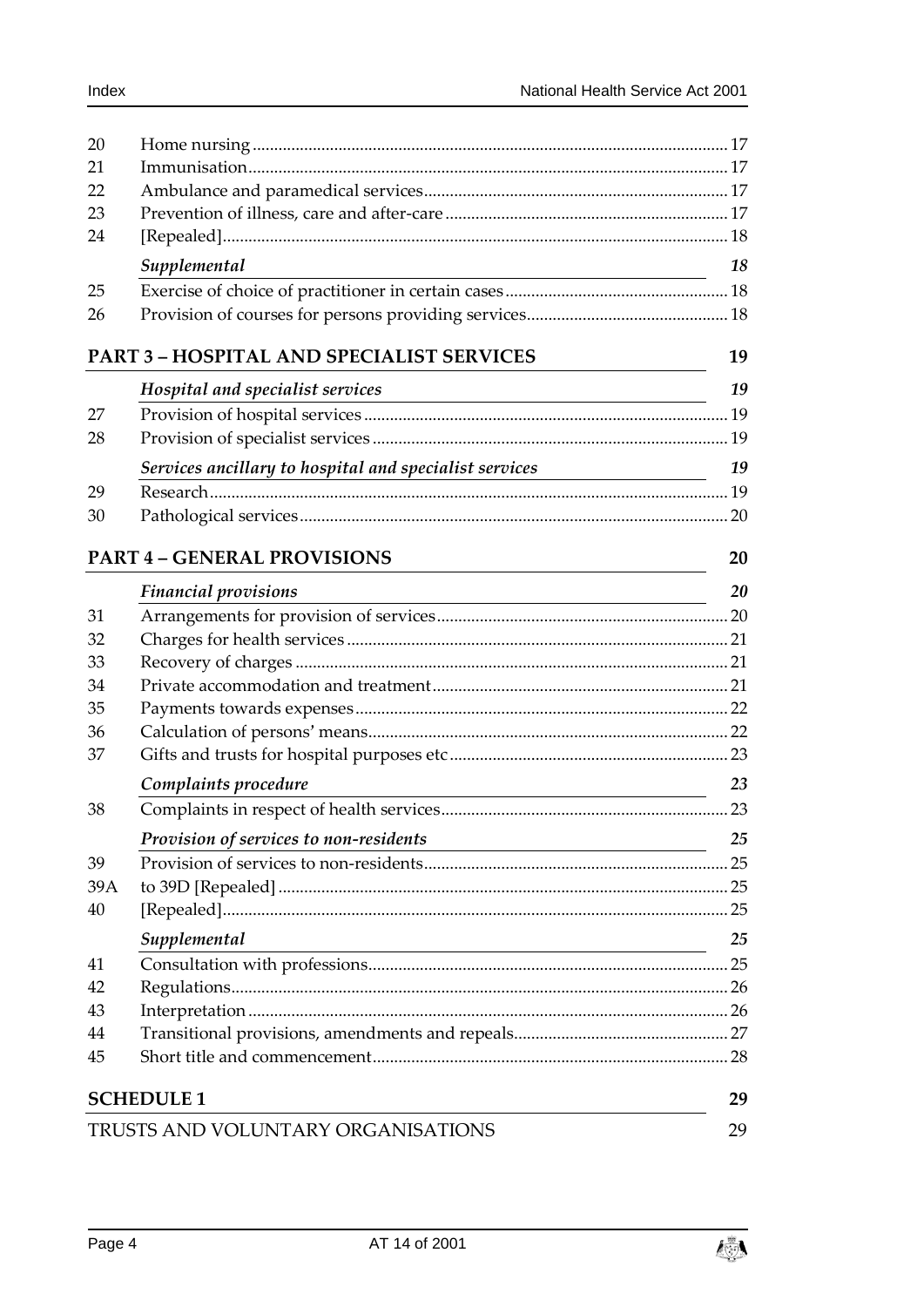| <b>SCHEDULE 2</b>                  | 32 |
|------------------------------------|----|
| REPRESENTATIVE BODIES              | 32 |
| <b>SCHEDULE 3</b>                  | 32 |
| <b>TRANSITIONAL PROVISIONS</b>     | 32 |
| <b>SCHEDULE 4</b>                  | 34 |
| CONSEQUENTIAL AMENDMENTS           | 34 |
| <b>SCHEDULE 5</b>                  | 35 |
| CONSEQUENTIAL REPEALS              | 35 |
| <b>ENDNOTES</b>                    | 37 |
| TABLE OF LEGISLATION HISTORY       | 37 |
| TABLE OF RENUMBERED PROVISIONS     | 37 |
| <b>TABLE OF ENDNOTE REFERENCES</b> |    |
|                                    |    |

l,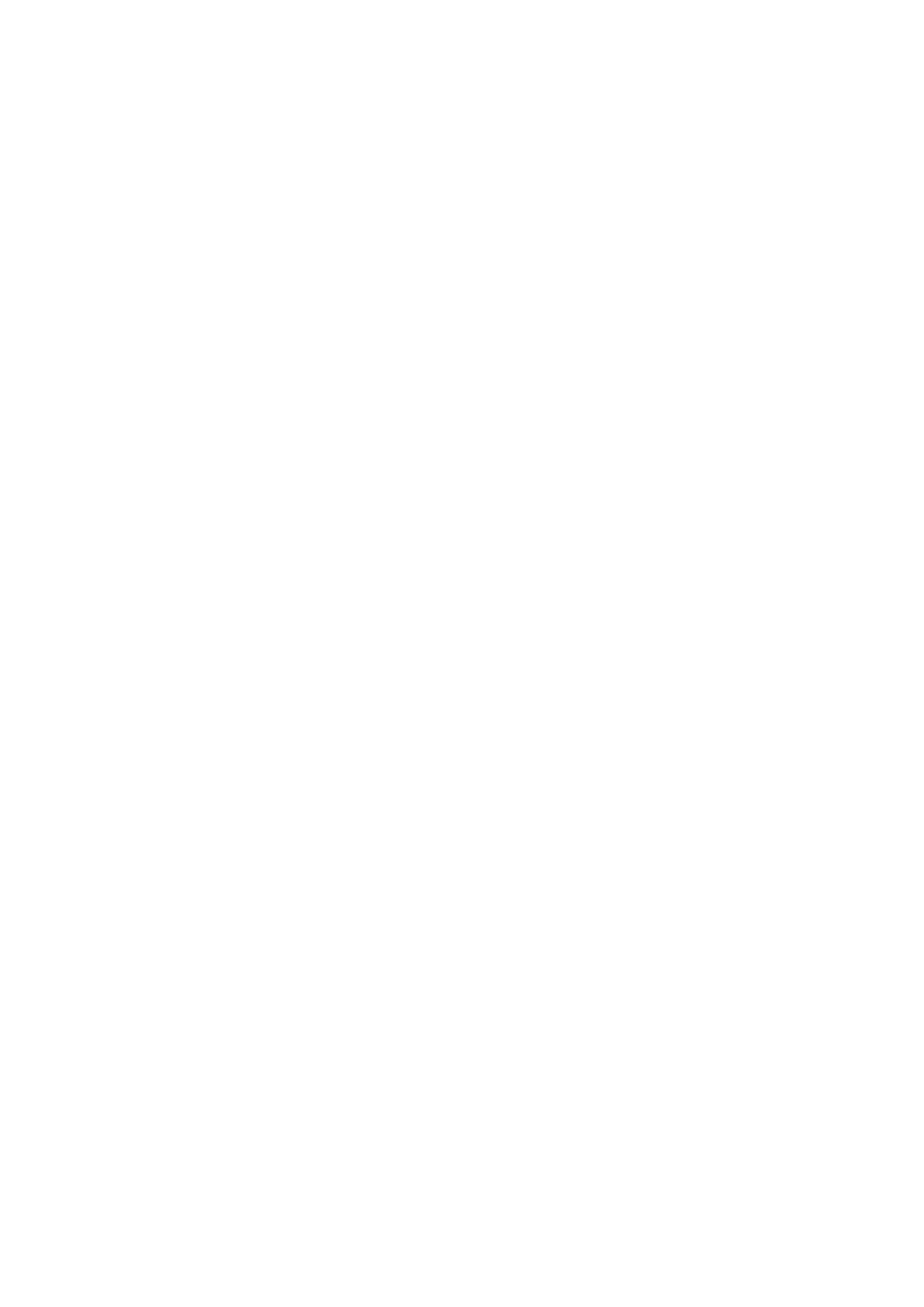

Ellan Vannin

# **NATIONAL HEALTH SERV ICE ACT 2001**

*Received Royal Assent: 15 May 2001 Passed: 15 May 2001 Commenced: See endnotes*

<span id="page-6-0"></span>**AN ACT** to re-enact with amendments the enactments relating to health services.

# **PART 1 – ADMINISTRATION**

## <span id="page-6-1"></span>**1 Duty of Department**

- (1) The Department of Health and Social Care ("the Department") shall
	- (a) continue to promote in the Island a comprehensive health service designed to secure improvement in —
		- (i) the physical and mental health of the people of the Island, and
		- (ii) the prevention, diagnosis and treatment of illness, and
	- (b) for that purpose provide or secure in the Island or elsewhere the effective provision of services in accordance with the following provisions of this Act.**<sup>1</sup>**
- (2) Subject to any other provision of this Act, and to any provision made by regulations, the services provided under this Act shall be free of charge.

## <span id="page-6-2"></span>**2 Consultative and executive bodies**

- (1) The Department shall establish a body with whom it shall consult on
	- (a) such general matters relating to the services provided under this Act and the *Manx Care Act 2021*, and**<sup>2</sup>**
	- (b) such questions relating to those matters,

as the Department may refer to it.

(2) The body established under subsection (1) may tender to the Department its views on any general matters relating to the services provided under this Act and the *Manx Care Act 2021*. **3**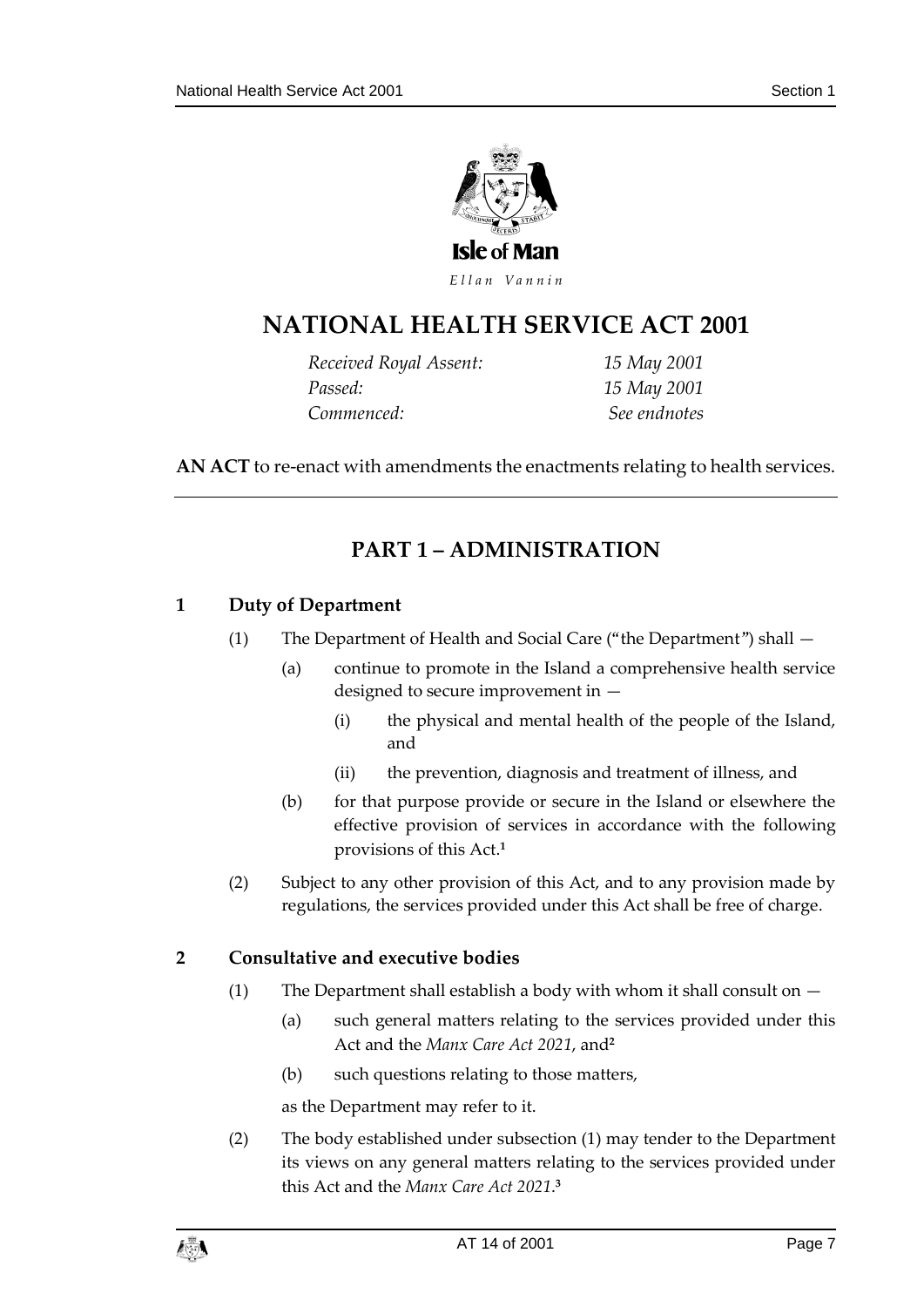- (3) In exercising its functions under this Act and the *Manx Care Act 2021* the Department shall have regard to any views given by the said body pursuant to subsection (1) or (2).**<sup>4</sup>**
- (4) The Department may establish committees and other bodies for the purpose of —
	- (a) exercising on behalf of the Department any of its functions under this Act;
	- (b) co-ordinating the provision of services under this Act; or
	- (c) advising the Department on the provision of any of those services.
- <span id="page-7-0"></span>(5) Regulations may provide for the constitution and functions of bodies established under subsection (1) and (4).

# **PART 2 – PRIMARY HEALTH SERVICES**

## *General medical services*

#### <span id="page-7-2"></span><span id="page-7-1"></span>**3 Arrangements for general medical services**

- (1) The Department shall in accordance with regulations make arrangements with medical practitioners for the provision by them, or by medical practitioners employed or engaged by them, whether at a health centre or otherwise, of personal medical services for all persons in the Island who wish to take advantage of the arrangements.
- (2) Services provided in accordance with arrangements under subsection (1) are in this Act referred to as "**general medical services**".
- (3) Regulations may make provision for
	- (a) defining the personal medical services to be provided, and
	- (b) securing that the arrangements will be such that all persons availing themselves of those services will receive adequate personal care and attendance.
- (4) Regulations shall include provision for the issue by medical practitioners providing general medical services to patients or their personal representatives of such certificates as may be prescribed, being certificates reasonably required by them under or for the purposes of any statutory provision.**<sup>5</sup>**

#### <span id="page-7-3"></span>**4 List of general practitioners**

(1) The Department shall maintain a list of medical practitioners undertaking to provide general medical services for persons in the Island.

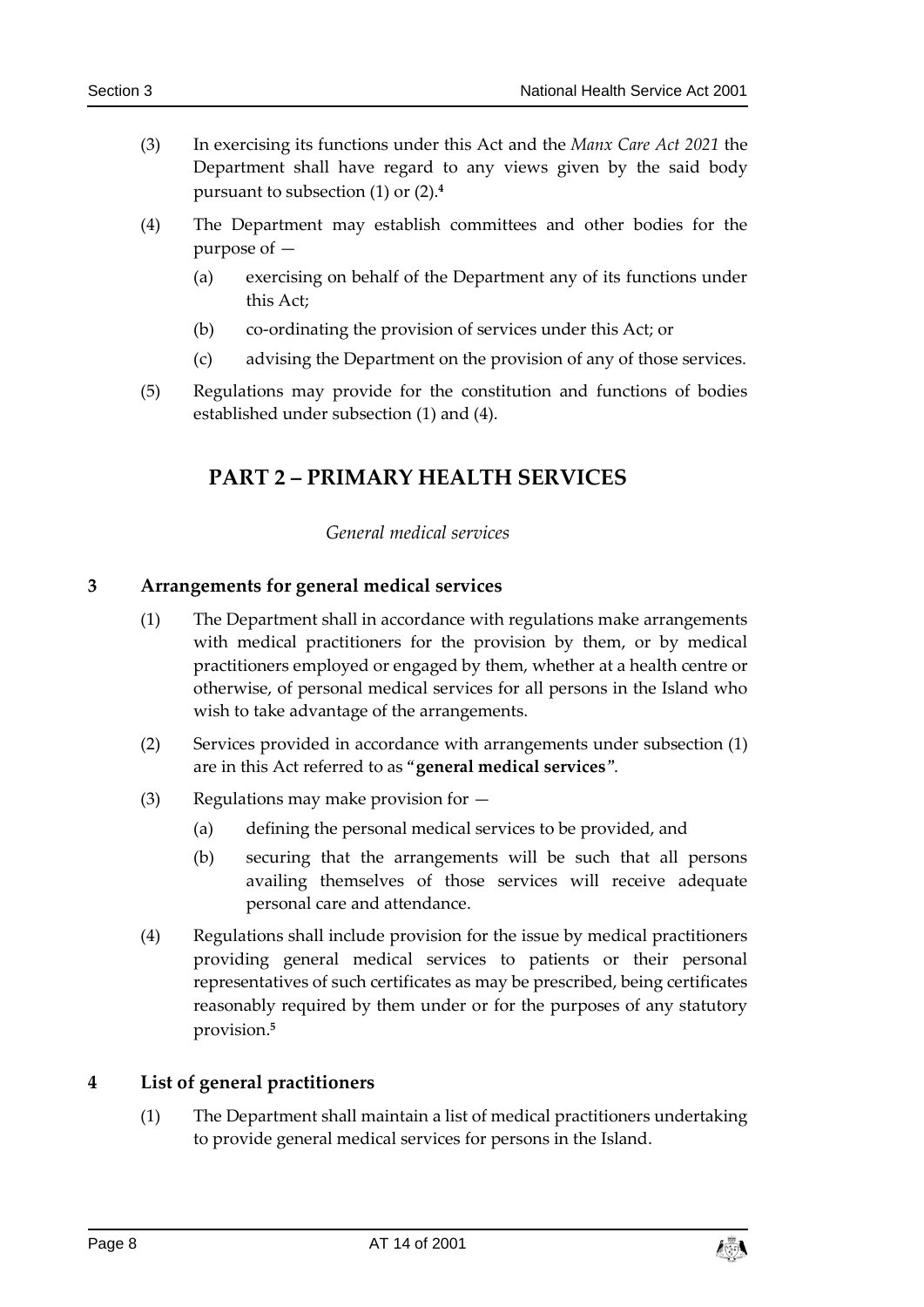- (2) Subject to sections 12 and 13, any medical practitioner who has acquired the prescribed medical experience is eligible to be entered on the list maintained under subsection (1).
- (3) Regulations shall include provision
	- (a) for conferring a right on any person to choose, in accordance with the prescribed procedure, the medical practitioner by whom he is to be attended, subject to —
		- (i) the consent of the practitioner so chosen, and
		- (ii) any prescribed limit on the number of patients to be accepted by any practitioner;
	- (b) for the distribution among medical practitioners whose names are on the lists, of any persons who have indicated a wish to obtain general medical services but have been refused by the practitioner chosen.**<sup>6</sup>**

## <span id="page-8-0"></span>**5 Prohibition of sale of medical practices**

- (1) It is unlawful to sell the goodwill or any part of the goodwill of the medical practice of a medical practitioner whose name is, or has been at any time, entered on the list referred to in section 4(1).
- (2) Any person who sells or buys the goodwill or any part of the goodwill of a medical practice which it is unlawful to sell by virtue of subsection (1) is guilty of an offence and liable on conviction on information to a fine; and in imposing the fine the court shall have regard to any benefit he may have derived from the transaction.
- (3) Where a person has been convicted of an offence under subsection (2), he shall, if the court by which he is convicted so orders, forthwith repay the value of any consideration received by him or on his behalf in respect of the sale in question to the person or the successors in title of the person from whom it was so received.
- (4) For the purposes of this section references to the goodwill of a medical practice shall, in relation to a medical practitioner practising in partnership, be construed as referring to his share of the goodwill of the partnership practice.**<sup>7</sup>**

## *General dental services*

## <span id="page-8-2"></span><span id="page-8-1"></span>**6 Arrangements for general dental services**

(1) The Department shall in accordance with regulations make arrangements with dental practitioners under which any person in the Island for whom a dental practitioner undertakes in accordance with the arrangements to provide dental treatment and appliances shall receive such treatment and appliances.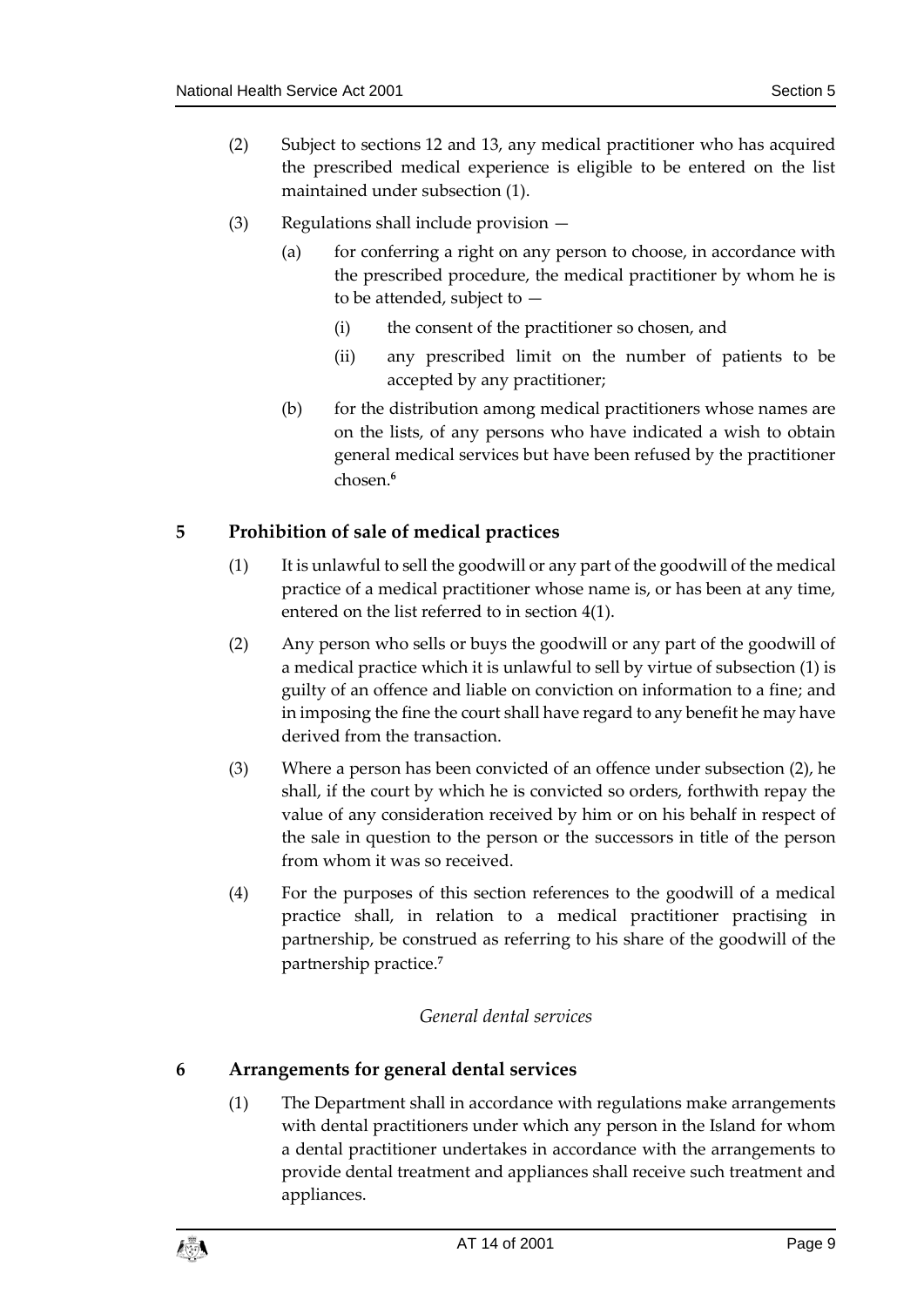(2) Services provided in accordance with arrangements under subsection (1) are in this Act referred to as "**general dental services**".

## <span id="page-9-0"></span>**7 List of dental practitioners**

- (1) The Department shall maintain a list of persons undertaking to provide general dental services in the Island.
- <span id="page-9-1"></span>(2) Subject to sections 12 and 13, any dental practitioner is eligible to be entered on the list maintained under subsection (1).

#### *General pharmaceutical services*

#### <span id="page-9-2"></span>**8 Arrangements for pharmaceutical services**

- (1) The Department shall in accordance with regulations make arrangements for the supply of —
	- (a) proper and sufficient medicines and prescribed appliances to all persons in the Island who are receiving general medical services,
	- (b) prescribed medicines to all persons in the Island who are receiving general dental services, and
	- (c) proper and sufficient medicines and prescribed appliances to all persons in the Island who are receiving services under the health service other than general medical services or general dental services. **8**
- (2) Services provided in accordance with arrangements under subsection (1) are in this Act referred to as "**general pharmaceutical services**".
- (3) Regulations may make provision for securing that arrangements made under subsection (1) will be such as to enable  $-$ 
	- (a) any person receiving general medical services to obtain proper and sufficient drugs and medicines and prescribed appliances, if ordered by the medical practitioner rendering those services,
	- (b) any person receiving general dental services to obtain prescribed drugs and medicines, if ordered by the dental practitioner rendering those services, and
	- (c) any person to obtain prescribed drugs, medicines and appliances, if ordered by a prescribed description of registered nurse or registered midwife in pursuance of the exercise of functions in the health service, and**<sup>9</sup>**
	- (d) any person to obtain prescribed drugs, medicines and appliances, if ordered by a prescribed description of any of the following in pursuance of the exercise of functions in the health service —
		- (i) registered chiropodist,
		- (ii) registered dietitian,

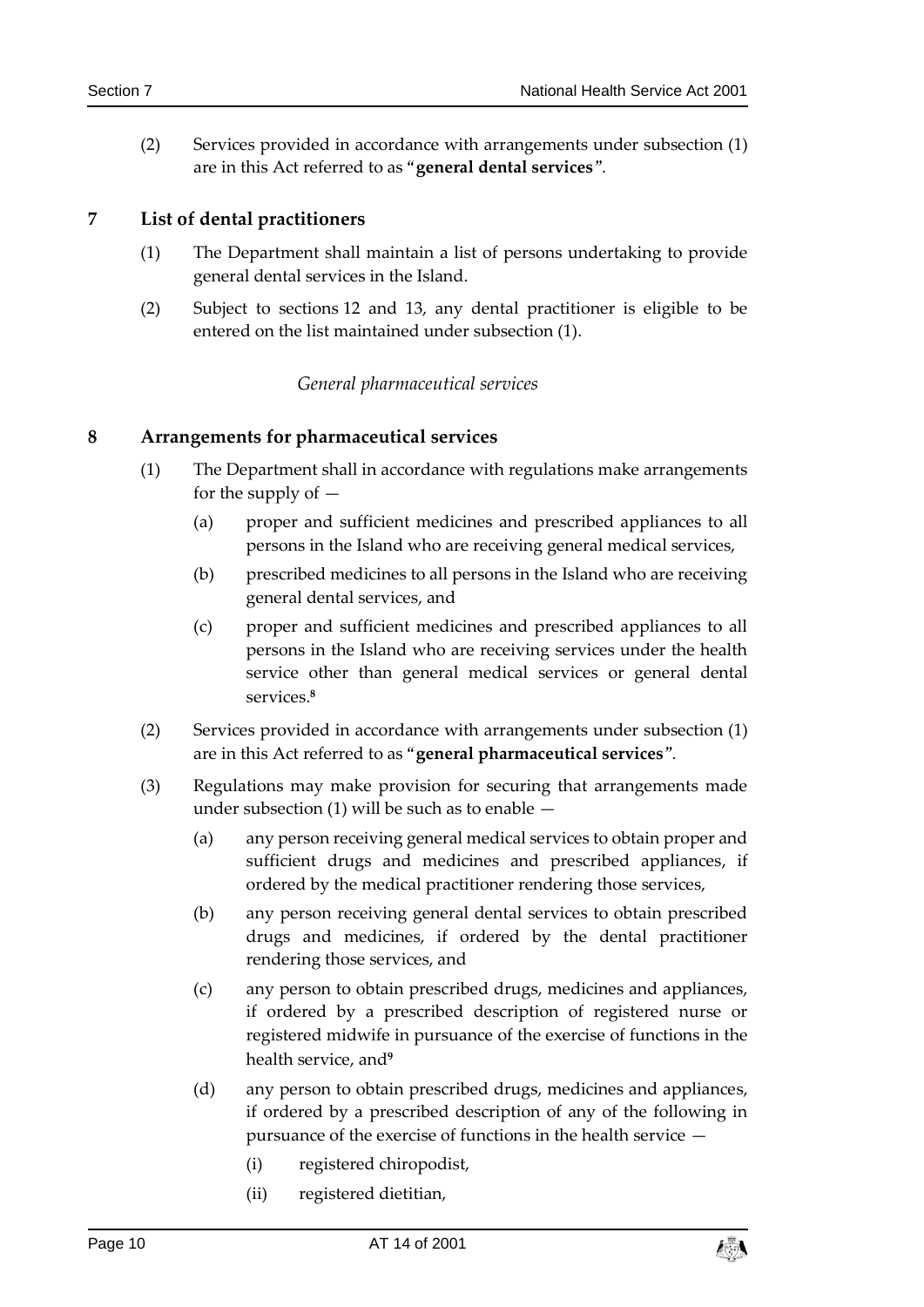- (iii) registered optometrist,
- (iv) registered paramedic,
- (v) registered pharmacist,
- (vi) registered physiotherapist,
- (vii) registered podiatrist, or
- (viii) registered radiographer,**<sup>10</sup>**

from any persons with whom arrangements have been made under this section.

- (4) Except as provided by subsection (5), arrangements may not be made under this section except with persons who are either —
	- (a) registered pharmacists, or
	- (b) lawfully conducting a retail pharmacy business in accordance with section 35 of the *Medicines Act 2003*, **11**

and undertake that all medicines supplied by them under the arrangements shall be dispensed by or under the direct supervision of a registered pharmacist.

- (5) If and to the extent that regulations so provide, arrangements may be made under this section with a medical practitioner or dental practitioner for the provision of pharmaceutical services to any person to whom he is rendering general medical services or general dental services, as the case may be.
- (6) In this section, "health service" means the service continued under section 1(1)(a).**<sup>12</sup>**

## <span id="page-10-0"></span>**9 List of persons providing general pharmaceutical services**

- (1) The Department shall maintain a list of persons undertaking to provide general pharmaceutical services in the Island.
- <span id="page-10-1"></span>(2) Subject to sections 12 and 13, any person referred to in section 8(4)(a) or (b) is eligible to be entered on the list maintained under subsection (1).

## *General ophthalmic services*

## <span id="page-10-2"></span>**10 Arrangements for general ophthalmic services**

- (1) The Department shall in accordance with regulations make arrangements with —
	- (a) medical practitioners having the prescribed qualifications, and
	- (b) ophthalmic opticians,

for securing the testing of sight by them.

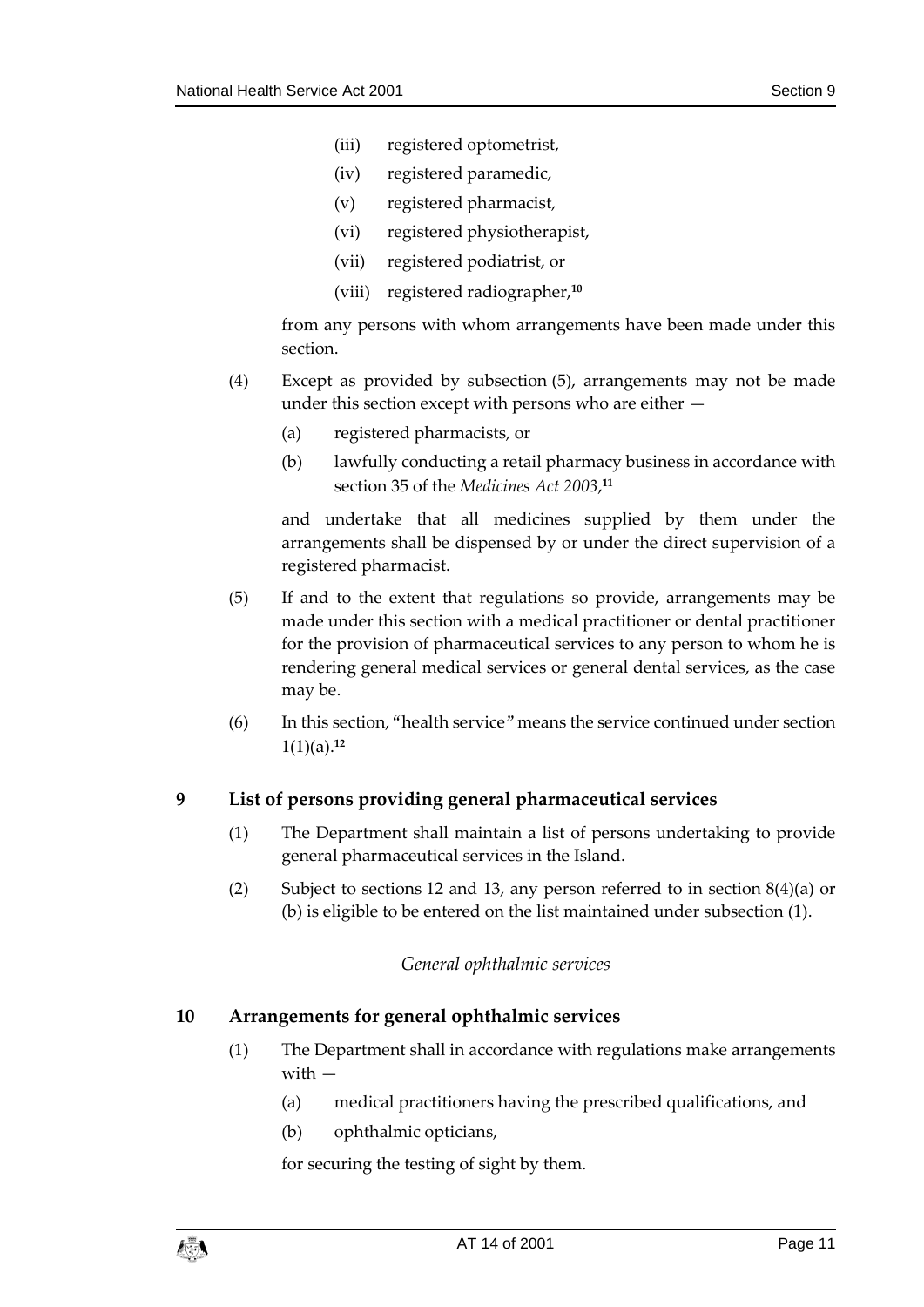- (2) Services provided in accordance with arrangements under subsection (1) are in this Act referred to as "**general ophthalmic services**".
- (3) Regulations shall make provision for conferring on any person a right to choose in accordance with the prescribed procedure the medical practitioner or ophthalmic optician —
	- (a) by whom his sight is to be tested, or
	- (b) from whom any prescription for the supply of optical appliances is to be obtained.
- (4) This section is without prejudice to the duty of the Department to provide, as part of the hospital services and specialist services, services in connection with the diagnosis and treatment of disease or defect of the eyes and the supply of optical appliances.

## <span id="page-11-0"></span>**11 Lists of persons providing general ophthalmic services**

- (1) The Department shall maintain lists of
	- (a) medical practitioners having the prescribed qualifications, and
	- (b) ophthalmic opticians,

undertaking to provide general ophthalmic services in the Island.

- (2) Subject to sections 12 and 13
	- (a) any medical practitioner having the prescribed qualifications, and
	- (b) any ophthalmic optician,

is eligible to be entered on the list maintained under subsection (1).

#### *Restrictions on entry on lists*

## <span id="page-11-2"></span><span id="page-11-1"></span>**12 Refusal on grounds of adequacy of services etc**

 $(1)$  In this section  $-$ 

"list" means a list maintained by the Department under section 4, 7, 9 or 11;

"qualified person" means a person eligible to be entered on a list;

- "relevant services", in relation to any list, means general medical services, general dental services, general pharmaceutical services or general ophthalmic services, as the case may be.
- (2) Any qualified person may apply to the Department to be entered on a list as undertaking to provide relevant services —
	- (a) in the Island, or
	- (b) in such part of the Island as is specified in the application;

and the Department shall not refuse any such application by a qualified person except as provided in subsection (3).

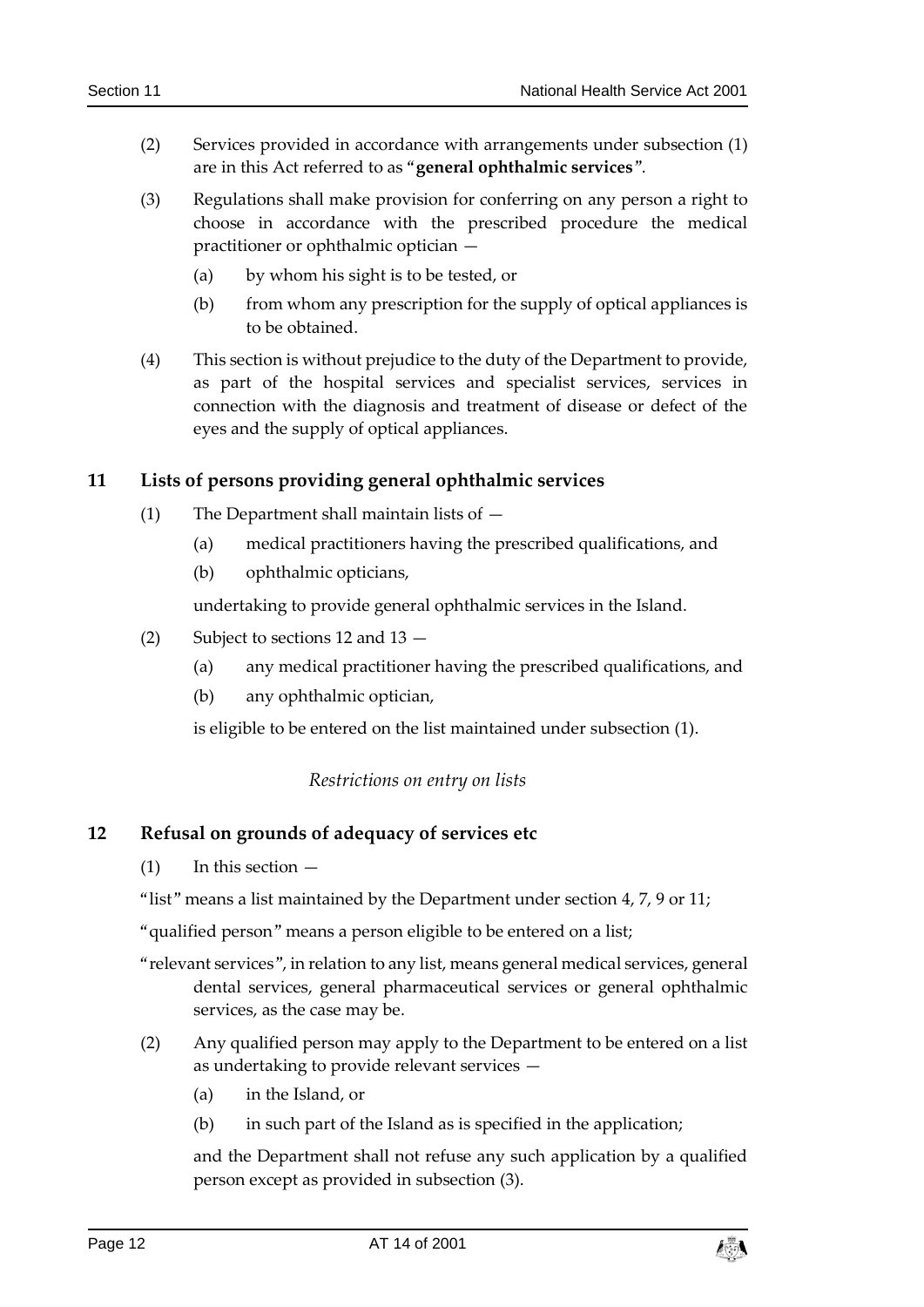- (3) Regulations may provide in relation to any list specified in the regulations that —
	- (a) the Department may refuse an application by a qualified person to be entered on the list on the ground that the number of qualified persons undertaking to provide the relevant services in the Island or in the part of the Island concerned is already adequate;
	- (b) if in the Department's opinion additional qualified persons are required for the Island or any part of the Island, but the number of persons who have made such applications exceeds the number required, it shall select the persons whose applications are to be granted and refuse the other applications;
	- (c) the Department may grant any such application subject to conditions excluding the provision of relevant services by the applicant in such part or parts of the Island as the Department may specify.
- (4) The Department may remove from a list the name of any person if it determines that he has never provided, or has ceased to provide, the relevant services in the Island.
- $(5)$  Regulations shall prescribe the procedure for  $-$ 
	- (a) the making and determination of applications under subsection (2), and
	- (b) the removal of persons from the list under subsection (4).

## <span id="page-12-0"></span>**13 Disqualification of practitioners**

- (1) If the Department, after such inquiry as may be prescribed, is satisfied  $-$ 
	- (a) that a person has ceased to be eligible to be entered on a list maintained under section 4, 7, 9 or 11, or
	- (b) that the continued inclusion of a person in such a list would be prejudicial to the efficiency of the services in question,

it may determine to remove his name from that list.

- (2) An appeal shall lie to the High Court from any determination of the Department under subsection (1), and the High Court may confirm or revoke that determination.
- (3) Where a person's name is removed from a list under this section, he shall be disqualified for inclusion in that list until such time as the Department, or the High Court on an appeal under subsection (2), directs to the contrary.
- (4) If, under any provisions in force in the United Kingdom corresponding to this Part, a person is for the time being disqualified for inclusion in any lists maintained under those provisions of persons undertaking to provide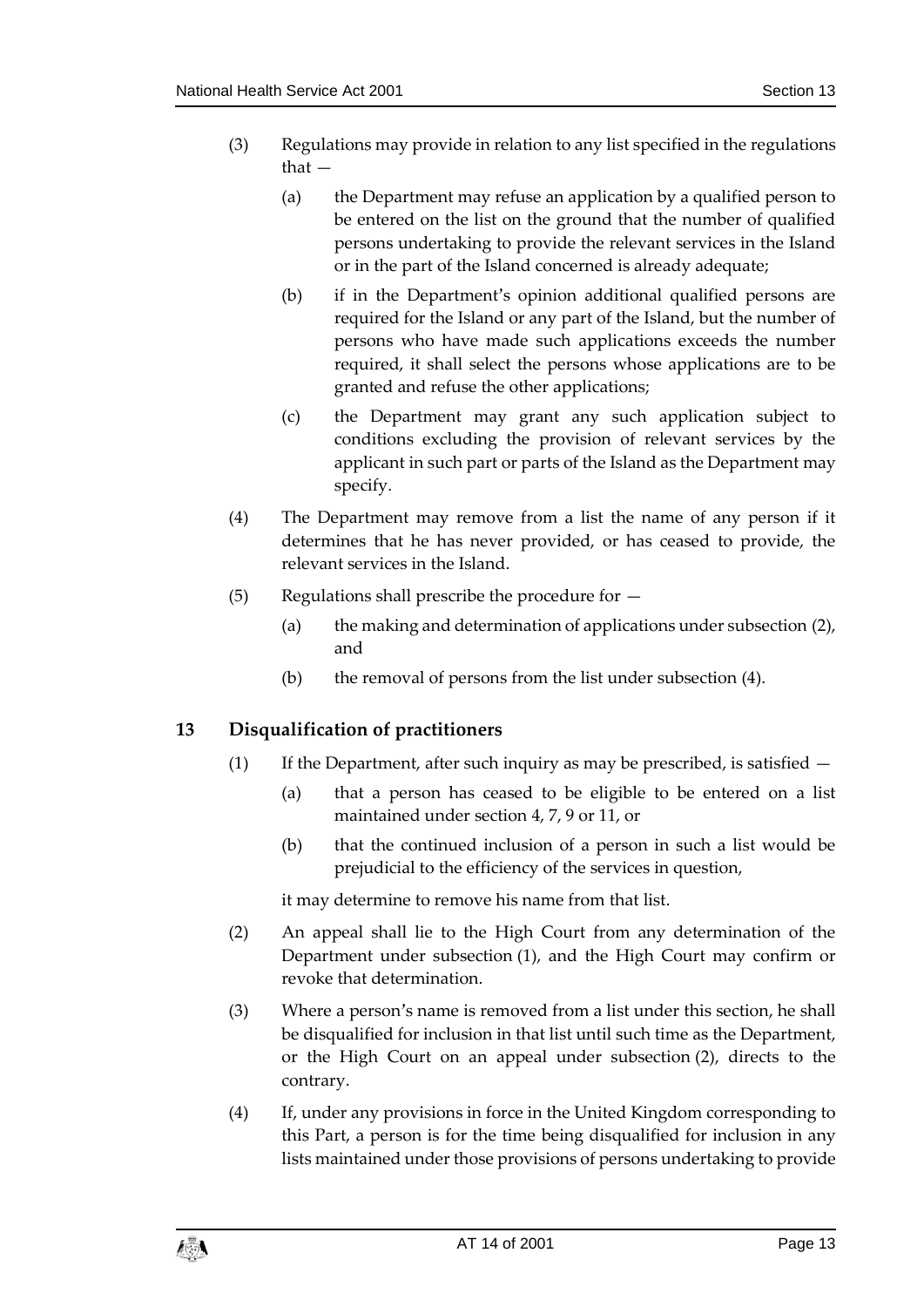general medical services, general dental services, general pharmaceutical services or general ophthalmic services —

- (a) that person shall, so long as that disqualification is in force, be disqualified for inclusion in any list of persons undertaking to provide services of that kind or of those kinds, and
- (b) the name of that person shall be removed from every such list in which his name is included.
- (5) Regulations shall make provision with respect to the procedure for the making of determinations by the Department and appeals to the High Court under this section.
- (6) Regulations may provide that, where the Department has instituted an inquiry with respect to any person for the purpose of subsection (1), it may direct that, until the inquiry is concluded —
	- (a) he shall be disqualified as mentioned in subsection  $(4)(a)$ , and
	- (b) his name shall be deemed to be removed as mentioned in subsection (4)(b).

## <span id="page-13-0"></span>**14 Powers of Department where services are inadequate**

- (1) This section applies where the Department is satisfied, as respects any area in the Island, after such inquiry as it thinks fit and after consulting any profession concerned, that —
	- (a) the persons included in any list prepared under section 4, 7, 9 or 11, are not such as to secure the adequate provision in that area of general medical services, general dental services, general pharmaceutical services or general ophthalmic services, as the case may be, or
	- (b) for any other reason any considerable number of persons in any such area are not receiving satisfactory services under the arrangements in force under this Part.
- (2) Regulations may authorise the Department, where this section applies, to dispense with any of the requirements of any other regulations under this Part so far as appears to it to be necessary to meet exceptional circumstances and to enable other arrangements to be made.

## <span id="page-13-1"></span>**15 Health centres**

- (1) The Department may provide, equip and maintain premises at which facilities shall be available for the provision of all or any of the following services —
	- (a) general medical services;
	- (b) on such terms and conditions as may be determined by the Department, such other personal medical services (if any) provided

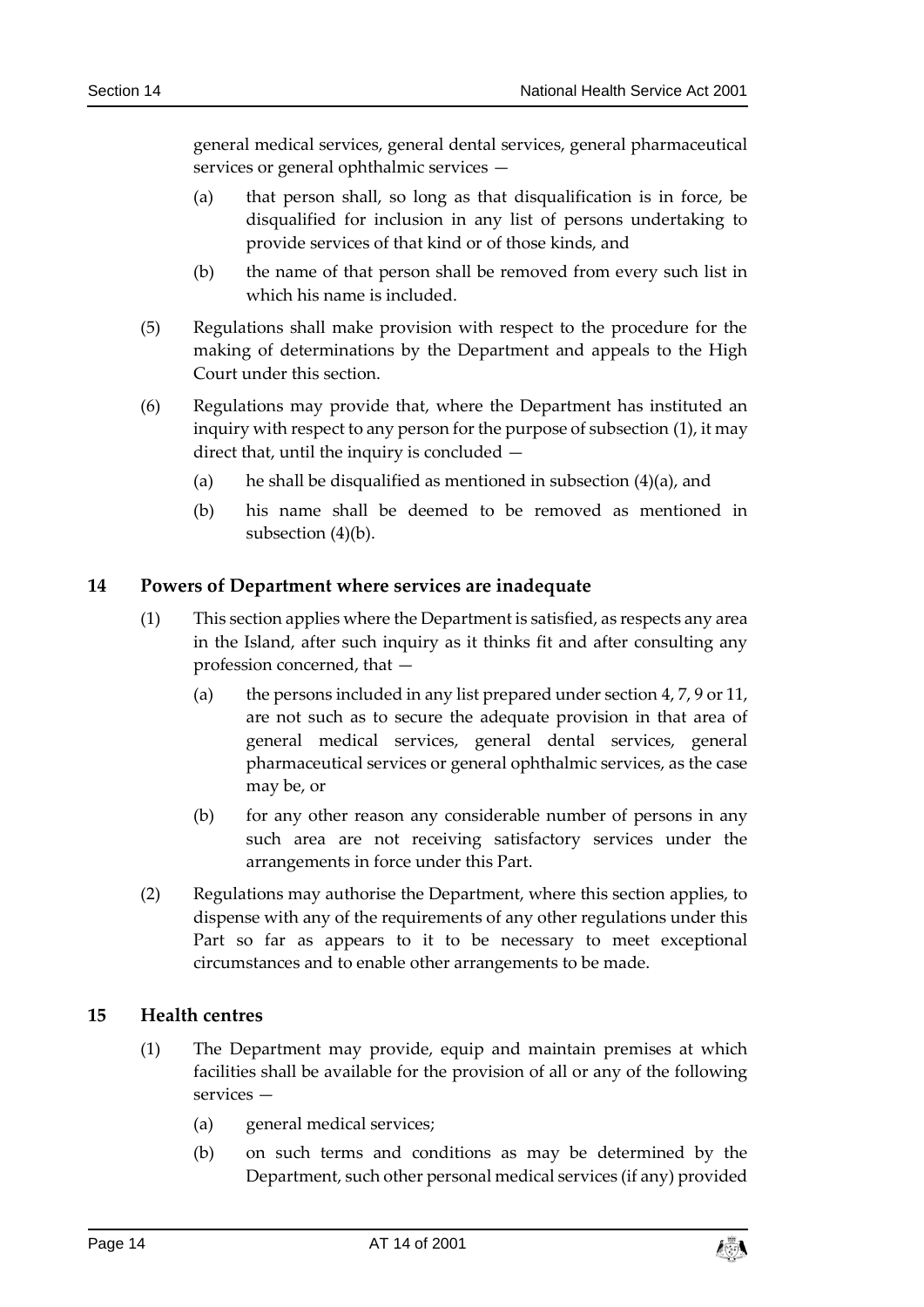by medical practitioners as may be so determined in the case of a particular health centre;

- (c) general dental services;
- (d) general pharmaceutical services;
- (e) general ophthalmic services;
- (f) any other of the services which the Department are required or empowered to provide;
- (g) the services of specialists or other services provided for outpatients;
- (h) information or instruction through any medium on matters relating to health or disease.
- <span id="page-14-0"></span>(2) Premises provided under this section are in this Act referred to as "**health centres**".

#### *Ancillary services*

#### <span id="page-14-1"></span>**16 School medical service**

- (1) The Department shall make arrangements for the medical inspection and dental inspection at appropriate intervals of the pupils under the age of 18 in attendance at any school or college in the Island.
- (2) The Department may provide health education and promotion for pupils in attendance at any school or college in the Island.
- (3) A person authorised for the purpose by the Department may require
	- (a) the parent of a pupil under the age of 16 who is in attendance at any school or college in the Island, or
	- (b) in the case of such a pupil who is accommodated at an independent school or college and whose parent is not in the Island, the proprietor of the school or college,

to submit the pupil for medical inspection or dental inspection.

- (4) A person authorised for the purpose by the Department may require a pupil of the age of 16 or over who is in attendance at any school or college in the Island to submit himself for medical inspection or dental inspection.
- (5) Any person who fails without reasonable excuse to comply with a requirement under subsection (3) or (4) is guilty of an offence and liable on summary conviction to a fine not exceeding £200.
- (6) The Department in exercising its functions under subsections (1) to (4) shall act in consultation with —
	- (a) the Department of Education, Sport and Culture, in relation to pupils in attendance at a school or college maintained by that Department; and**13**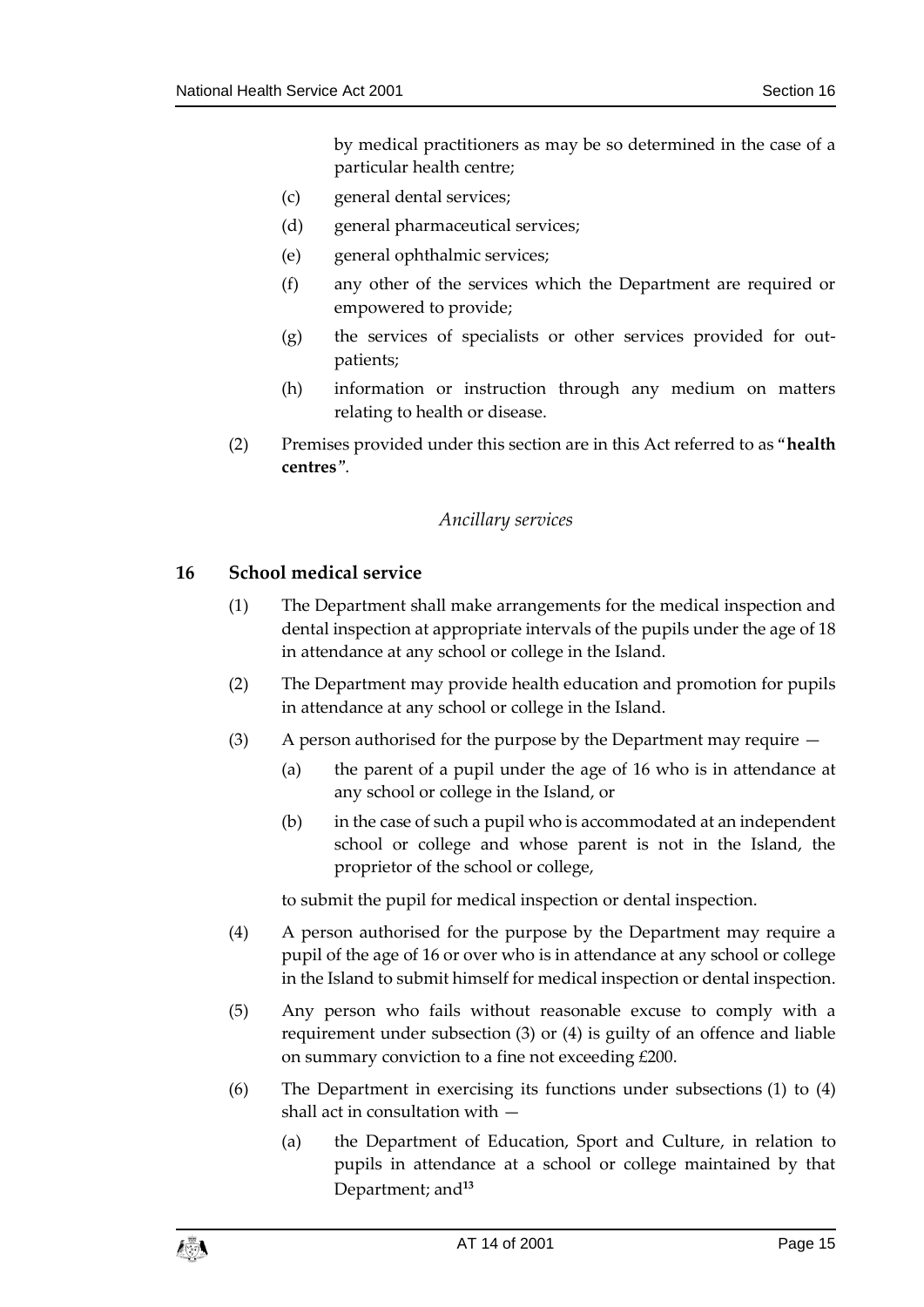- (b) the proprietor of the school or college, in relation to pupils in attendance at any other school or college.
- (7) Regulations may make provision as to medical inspections or dental inspections under this section.
- (8) Nothing in this section affects any powers of the Department of Education, Sport and Culture under section 41 of the *Education Act 2001*. **14**
- $(9)$  In this section  $-$
- "medical inspection" and "dental inspection" mean inspection by or under the directions of a registered medical practitioner or a registered dentist, as the case may be, employed or engaged, whether regularly or for the purposes of any particular case, by the Department;
- "proprietor", in relation to a school or college, includes a governing body and any other person responsible for its management;
- "pupil", "school" and "college" have the same meanings as in the *Education Act 2001*.

## <span id="page-15-0"></span>**17 Care of mothers and young children**

The Department shall make arrangements for the care, including in particular dental care, of —

- (a) expectant and nursing mothers, and
- (b) children who have not attained the age of 5 years and are not attending schools maintained by the Department of Education, Sport and Culture. **15**

## <span id="page-15-1"></span>**17A Breastfeeding**

- (1) The Department must make arrangements to support and encourage the breastfeeding of babies.
- (2) Support and encouragement may be given in any manner the Department considers appropriate and may include financial support.
- (3) Without limiting subsection (2), the Department may provide support and encouragement to other persons or organisations that promote and encourage breastfeeding of babies.
- (4) The Department may disseminate, by whatever means, information promoting and encouraging the breastfeeding of babies. **16**

## <span id="page-15-2"></span>**18 Midwifery**

(1) The Department shall secure that an adequate number of registered midwives is available in the Island for attendance on women in their homes during childbirth and for at least 10 days thereafter.

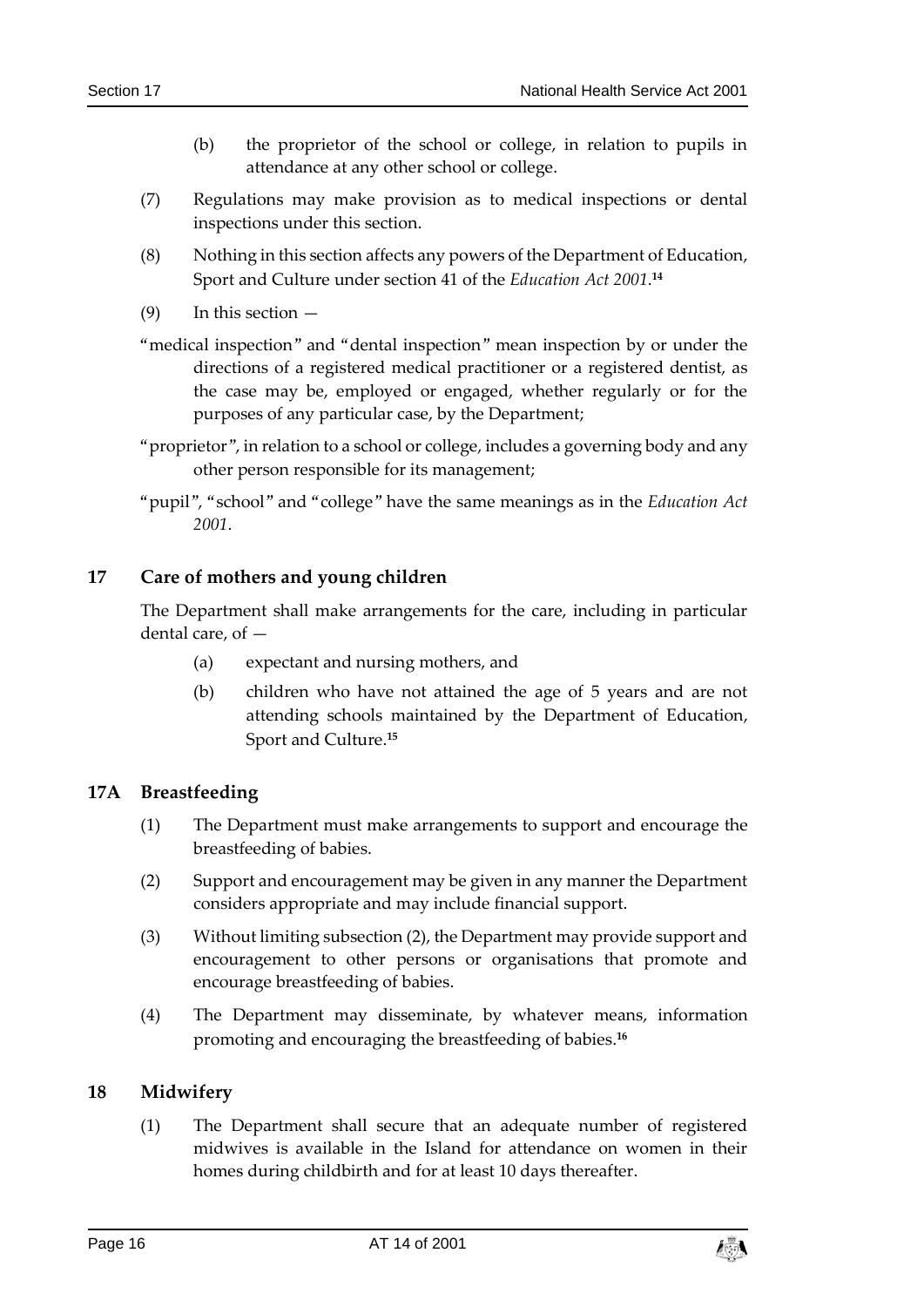(2) This section is without prejudice to the duty of the Department to provide the services of midwives and medical practitioners as part of the hospital services and specialist services.

## <span id="page-16-0"></span>**19 Health visiting**

The Department shall make provision for the visiting of persons in their homes by health visitors for the purpose of giving advice —

- (a) as to the care of young children and expectant mothers and their families, and
- (b) as to the measures for the promotion of health and the prevention of ill-health.

## <span id="page-16-1"></span>**20 Home nursing**

The Department may make provision for securing the attendance of nurses on persons who require nursing in their own homes.

## <span id="page-16-2"></span>**21 Immunisation**

- (1) The Department shall make such arrangements for the immunisation of such persons against such communicable diseases as the Department considers appropriate.
- (2) In making arrangements under this section the Department shall give every medical practitioner providing general medical services an opportunity to provide services under this section.
- (3) The Department may supply free of charge to medical practitioners providing services under this section, sera or other preparations for immunising persons against any disease.

## <span id="page-16-3"></span>**22 Ambulance and paramedical services**

The Department shall make provision for securing that ambulances and other means of transport, and suitably trained staff, are available where necessary to attend, administer appropriate treatment to and convey for treatment persons requiring medical attention.

## <span id="page-16-4"></span>**23 Prevention of illness, care and after-care**

- (1) The Department may make arrangements for the purpose of
	- (a) the prevention of illness,
	- (b) the diagnosis, treatment and care of persons suffering from illness, and
	- (c) the after-care of such persons.

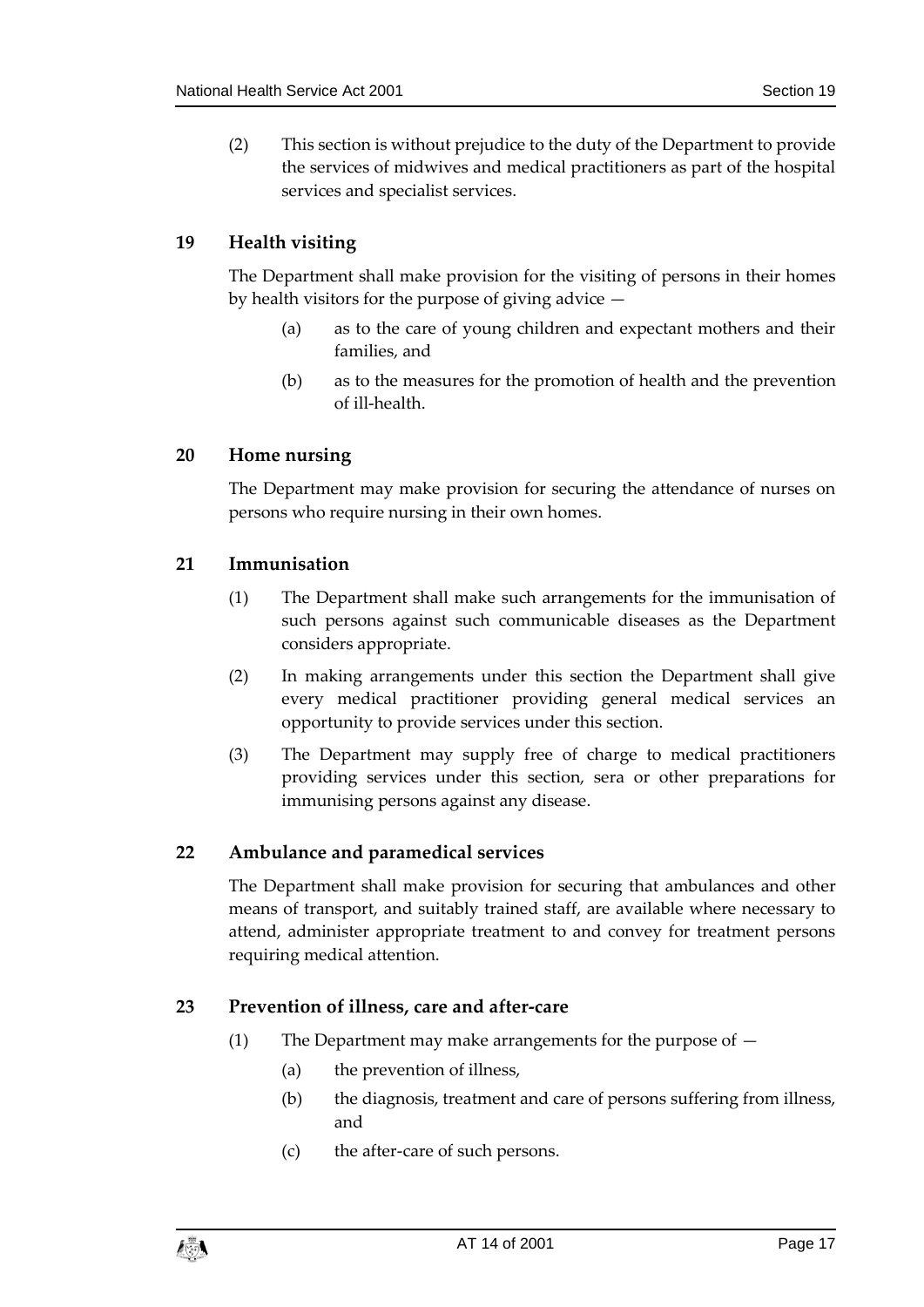- (2) The purposes for which arrangements may be made by the Department under subsection (1) for the care or after-care of persons to whom this subsection applies include —
	- (a) the provision, equipment and maintenance of residential accommodation, and the care of persons for the time being resident in accommodation so provided;
	- (b) the provision of centres or other facilities for training or occupation, and the equipment and maintenance of such centres; and
	- (c) the provision of any ancillary or supplementary services for or for the benefit of persons to whom this subsection applies.
- (3) Subsection (2) applies to persons who are or have been suffering from mental disorder.
- (4) This section is without prejudice to the Department's duty under section 115 (after-care) of the *Mental Health Act 1998*.

## <span id="page-17-1"></span><span id="page-17-0"></span>**24 [Repealed]**<sup>17</sup>

## *Supplemental*

## <span id="page-17-2"></span>**25 Exercise of choice of practitioner in certain cases**

Regulations may provide that, where a right to choose the person by whom services are to be provided under this Part is conferred by or under any provision of this Part, that right shall, in the case of such persons as may be specified in the regulations, be exercised on their behalf by other persons so specified.

## <span id="page-17-3"></span>**26 Provision of courses for persons providing services**

For the purpose of affording opportunities for persons providing any services under this Part to keep themselves informed of the latest developments in professional knowledge, the Department may —

- (a) make arrangements with universities, medical schools and dental schools, and any other persons, for the provision of courses which the persons providing such services as aforesaid may attend, and
- (b) make payments towards the cost of the provision of such courses and the expenses of persons attending such courses.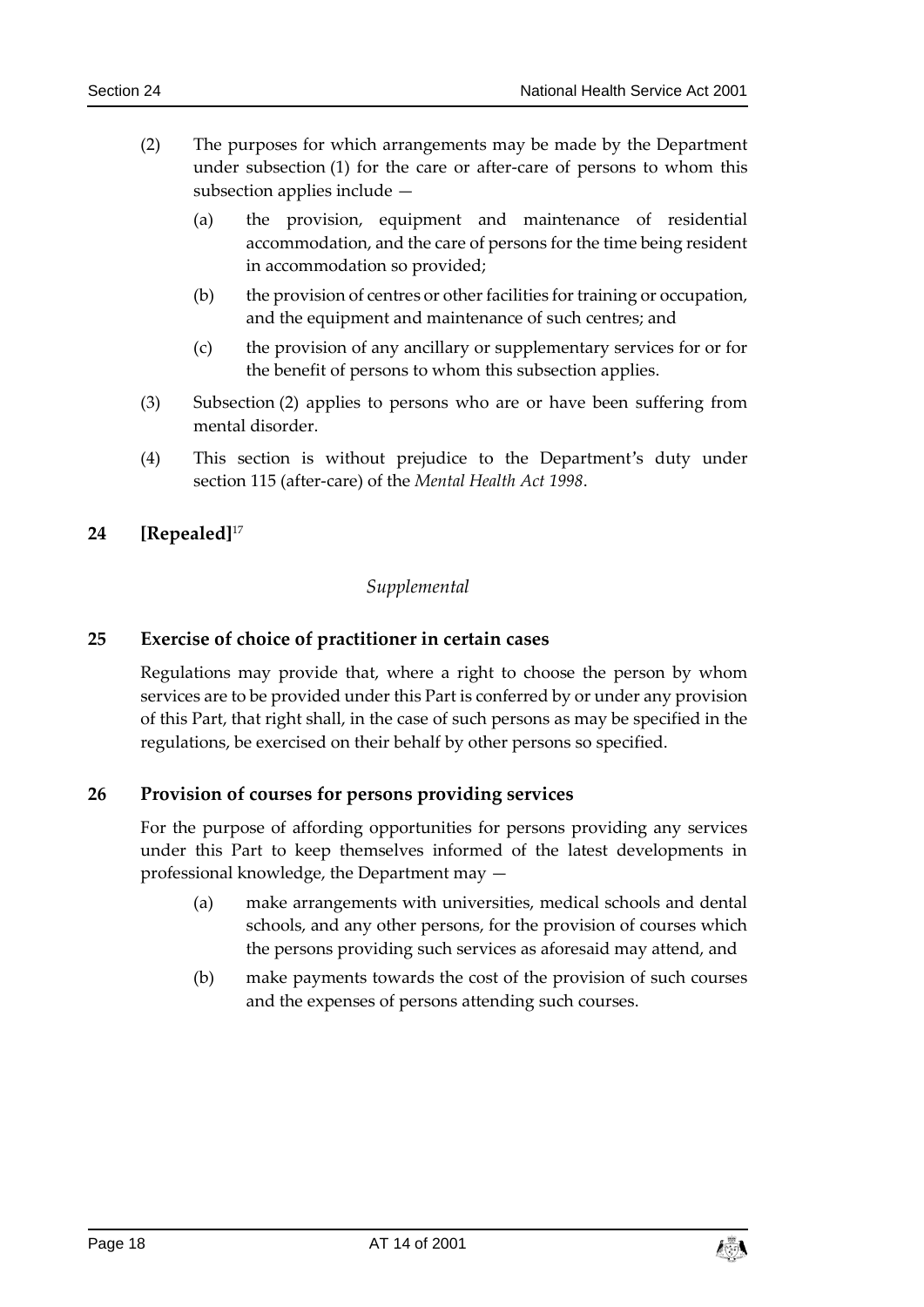# <span id="page-18-1"></span><span id="page-18-0"></span>**PART 3 – HOSPITAL AND SPECIALIST SERVICES**

*Hospital and specialist services*

## <span id="page-18-2"></span>**27 Provision of hospital services**

- (1) The Department shall make arrangements for the provision throughout the Island, to such extent as it considers necessary to meet all reasonable requirements, of —
	- (a) hospital accommodation; and
	- (b) medical, nursing, dental and other services required at or for the purposes of hospitals.
- (2) The Department shall secure the use of such similar accommodation and services outside the Island as are required to render the health service comprehensive.
- (3) Any accommodation and services provided under this section are in this Act referred to as "**hospital services**".
- (4) In the exercise of its functions under this section the Department may enter into contractual arrangements with the proprietor of any adult care home or independent hospital for the accommodation of patients for whom accommodation in a hospital is not available.**<sup>18</sup>**

## <span id="page-18-3"></span>**28 Provision of specialist services**

- (1) The Department shall make arrangements for the provision throughout the Island, to such extent as it considers necessary to meet all reasonable requirements, of the services of specialists at hospitals or elsewhere.
- (2) The Department shall secure the use of such similar services outside the Island as are required to render the health service comprehensive.
- (3) Any services provided under this section are in this Act referred to as "**specialist services**".
- <span id="page-18-4"></span>(4) This section is without prejudice to the Department's duties under section 27.

## *Services ancillary to hospital and specialist services*

#### <span id="page-18-5"></span>**29 Research**

The Department may conduct, or assist by grants or otherwise any person to conduct, research into any matters relating to the causation, prevention, diagnosis or treatment of illness.

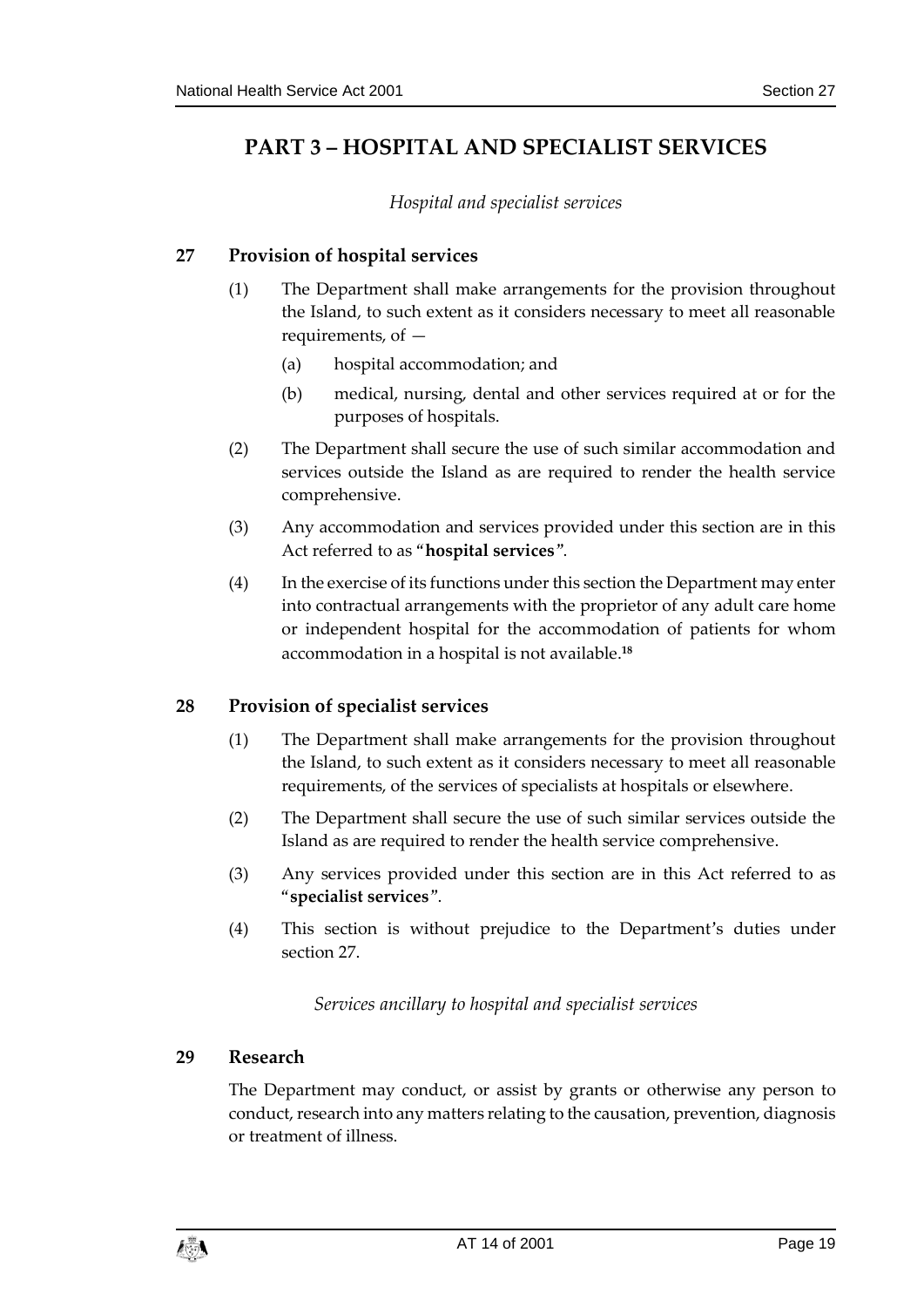## <span id="page-19-0"></span>**30 Pathological services**

The Department —

- (a) shall make arrangements for the provision of pathological services, including the provision of laboratories; and
- <span id="page-19-1"></span>(b) may allow persons to make use of services provided at such laboratories on such terms, including terms as to the payment of charges, as the Department thinks fit.

# **PART 4 – GENERAL PROVISIONS**

## *Financial provisions*

## <span id="page-19-3"></span><span id="page-19-2"></span>**31 Arrangements for provision of services**

- (1) Subject to regulations under subsections (3) and (4), arrangements by the Department for the provision of services under this Act may involve all or any of the following —
	- (a) the provision of such services by the Department itself;
	- (b) the appointment of persons for service with the Department;
	- (c) the employment or engagement of persons to provide such services, at such remuneration and on such conditions as the Department thinks fit;
	- (d) arrangements with persons or bodies for the provision by them of such services.
- (2) Arrangements under subsection (1)(d) may include contributions to voluntary organisations.
- (3) Regulations shall provide for the remuneration and conditions of service of persons with whom arrangements are made for the provision of general medical services, general dental services, general pharmaceutical services and general ophthalmic services.
- (4) Regulations may make provision with respect to the qualifications and appointment of persons appointed, engaged or employed to provide services under this Act.
- (5) Nothing in Part 2 shall be taken as precluding the making of arrangements by the Department, otherwise than in accordance with that Part, for the provision of any of the following services —
	- (a) personal medical services;
	- (b) dental treatment;
	- (c) the supply of medicines and medical and dental appliances;
	- (d) the testing of sight.

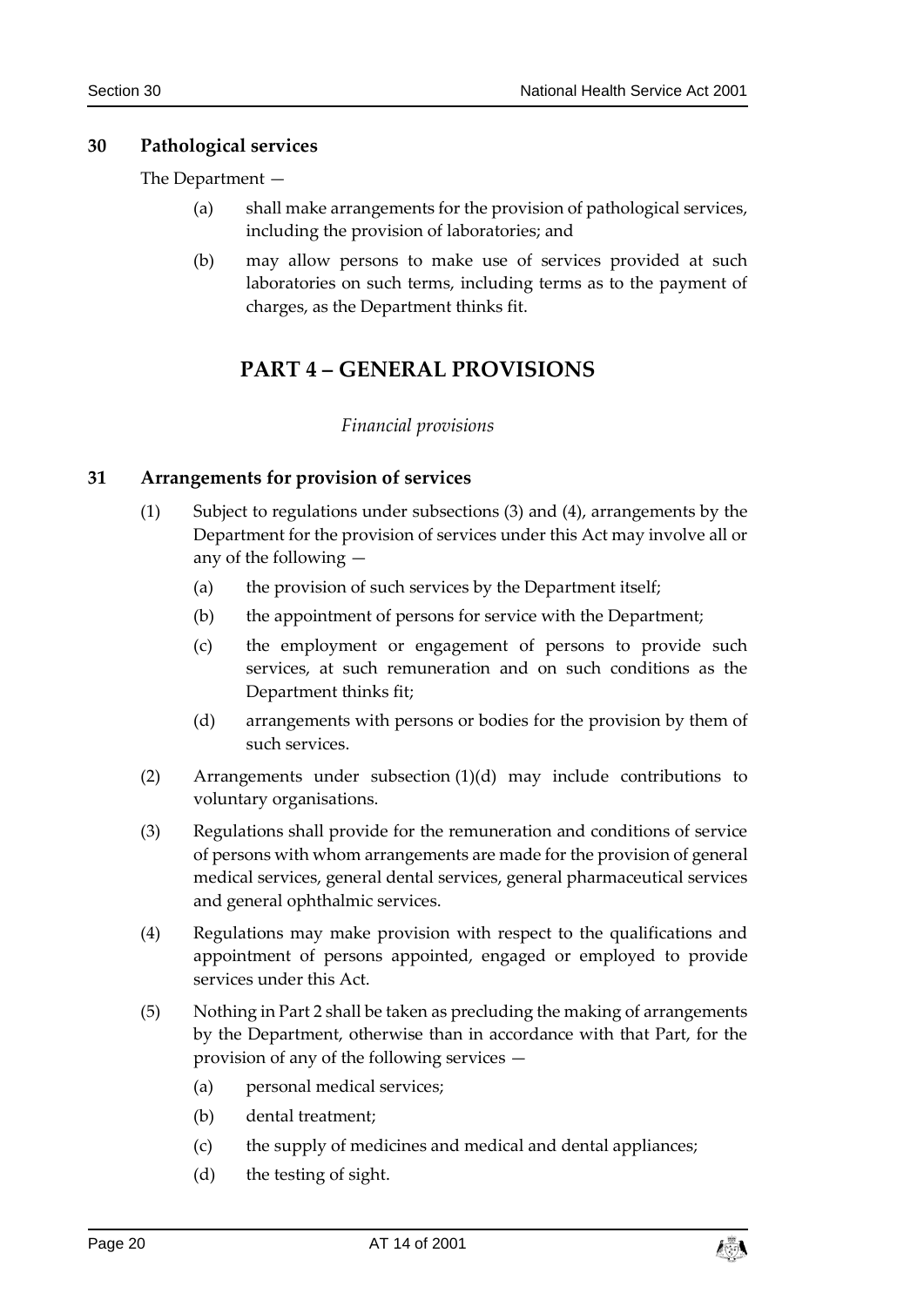## <span id="page-20-0"></span>**32 Charges for health services**

- (1) Regulations may make provision
	- (a) for the making by the Department, or by other persons by whom services are provided under this Act, of such charges as may be prescribed, or determined in a prescribed manner, in respect of such services; and
	- (b) for the remission or repayment of any such charge in respect of such persons or classes of persons as may be prescribed.
- (2) Charges due to persons other than the Department in pursuance of regulations under this section shall be payable subject to compliance by such persons with such conditions as to records, certificates or otherwise as the Department may determine.
- (3) Sums paid to the Department in pursuance of regulations under this section shall be paid into the general revenue of the Island.

## <span id="page-20-1"></span>**33 Recovery of charges**

- (1) Any charge payable by virtue of regulations under this Act shall be recoverable as a simple contract debt.
- (2) Regulations may make provision for the recovery by the Department, or by other persons by whom services are provided under this Act, of any prescribed charges from any person who, under any statutory provision relating to social security, is liable to maintain a patient.
- (3) Without prejudice to subsections (1) and (2), regulations may make provision for the appointment by the Department of a receiver of any property of a patient for the purpose of recovering any such charges, and the powers and duties of such a receiver.
- (4) Regulations may not provide for the recovery by the Department of charges from any person where, in its opinion, undue hardship would be thereby caused to that person.
- (5) In this section "patient" means a person for whom services are provided under this Act.

## <span id="page-20-2"></span>**34 Private accommodation and treatment**

(1) The Department may make accommodation or services, or both, in any hospital provided by the Department available for patients who undertake, or in respect of whom an undertaking is given, to pay for the accommodation or services such charges as the Department may determine, being charges calculated on any basis which the Department considers to be the appropriate commercial basis.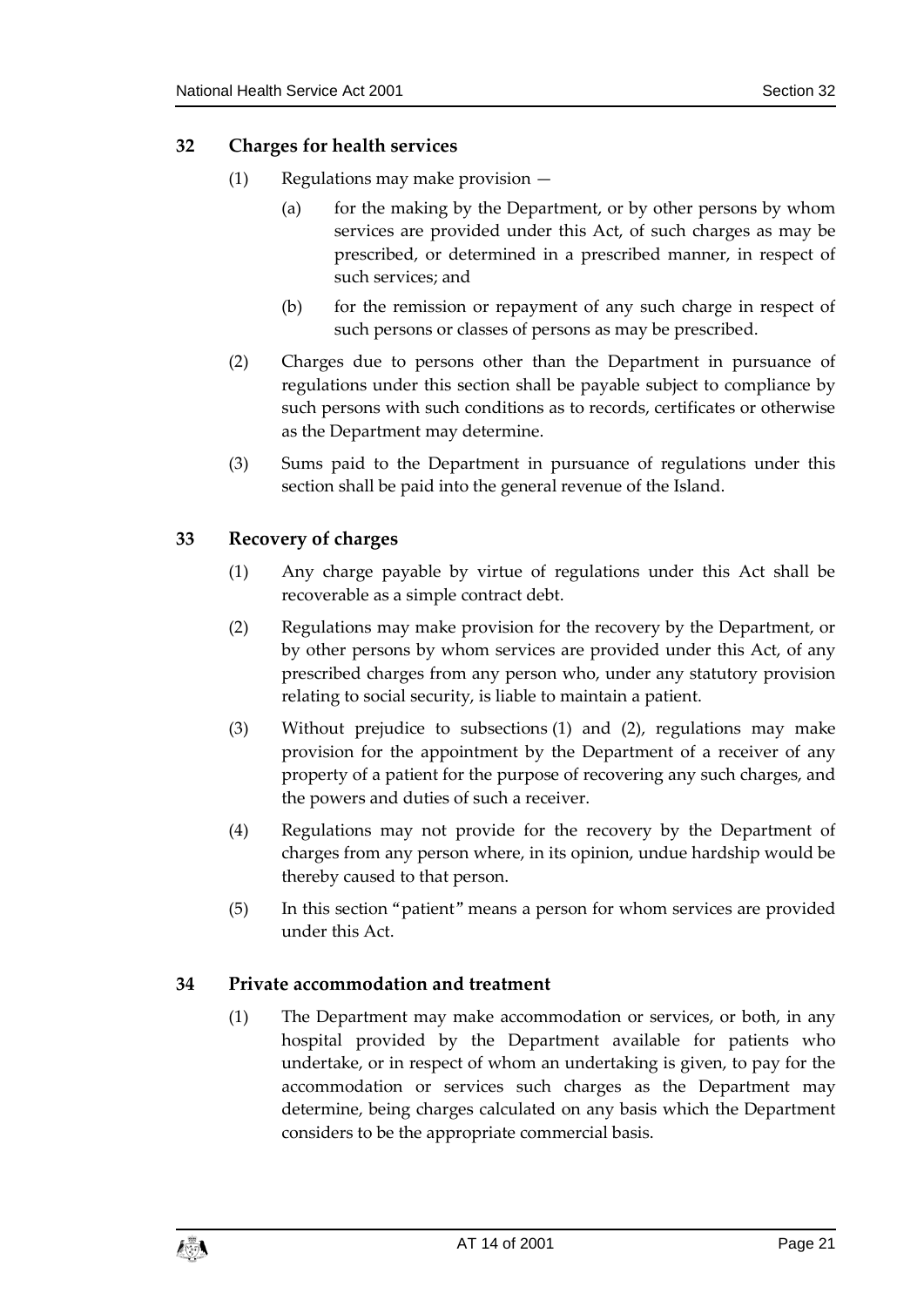- (2) The Department may allow any medical practitioner to make arrangements for the treatment of his private patients at any hospital provided by the Department.
- (3) Regulations may prescribe the maximum charges to be made and recovered by a medical practitioner in respect of the treatment of his private patients under subsection (2).

#### <span id="page-21-0"></span>**35 Payments towards expenses**

- (1) Regulations may provide for payments to be made by the Department to meet, or to contribute towards, the cost incurred (whether by way of charge under this Act or otherwise) for the supply of prescribed drugs, medicines or appliances to persons of a prescribed description.
- (2) Regulations may provide for the payment by the Department, in such cases as may be prescribed, of —
	- (a) travelling and accommodation expenses incurred or to be incurred by persons for the purpose of availing themselves of hospital services or specialist services;
	- (b) the travelling and accommodation expenses of a companion or visitor of a person availing himself of such services; and
	- (c) expenses incurred or to be incurred in removing to the Island the bodies of deceased persons who have died while availing themselves of such accommodation and services in the United Kingdom as are referred to in section 27(2) or 28(2).

#### <span id="page-21-1"></span>**36 Calculation of persons' means**

- (1) Where the regulations provide for the making of any charge or payment, or the calculation of the amount of any charge or payment, according to the means of any person, they may direct how his means are to be calculated.
- (2) Without prejudice to the generality of subsection (1), regulations may direct that a person's means shall be calculated —
	- (a) by reference to any statutory provision, or to the person's being or having been entitled to benefits under any statutory provision, either —
		- (i) as it has effect when the regulations are made, or
		- (ii) as subsequently amended; or
	- (b) by reference to a scale or index or to any other data, either  $-$ 
		- (i) in the form current when the regulations are made, or
		- (ii) in any subsequent form attributable to amendment or revision taking effect after that time or to any other cause.

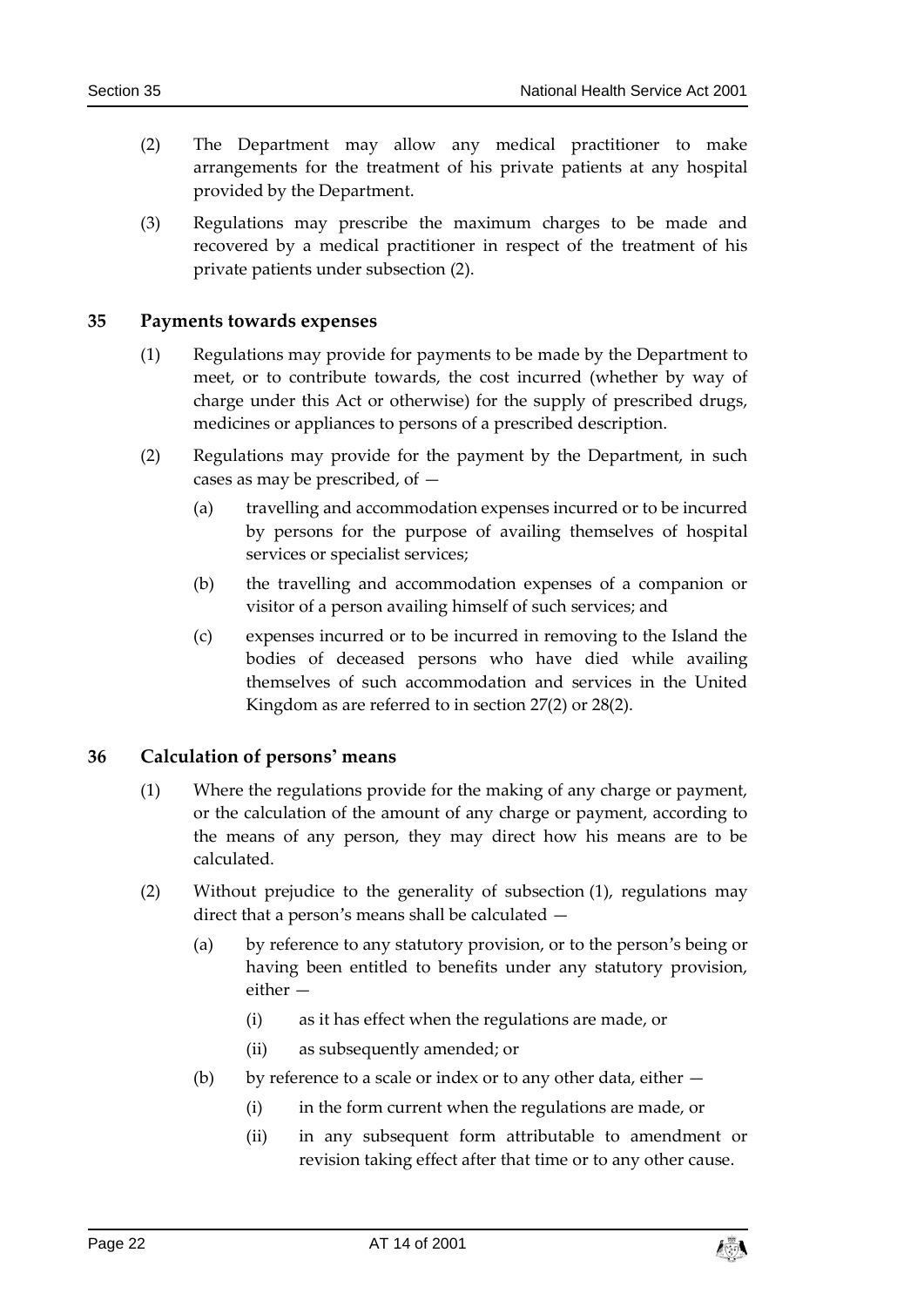## <span id="page-22-0"></span>**37 Gifts and trusts for hospital purposes etc**

- (1) The Department may accept, hold and administer any property upon trust for purposes relating to hospital services.
- (2) Schedule 1 has effect with respect to the powers of the Department in relation to —
	- (a) trusts for purposes relating to hospital services; and
	- (b) trusts for the provision of any services of a kind mentioned in sections 16 to 24 and voluntary organisations whose objects are or include the provision of any such services.

## *Complaints procedure*

## <span id="page-22-2"></span><span id="page-22-1"></span>**38 Complaints in respect of health services**

- (1) The Department shall by regulations make provision in respect of complaints in respect of services under Part 2 (primary health services) or Part 3 (hospital and specialist services) provided by—
	- (a) the Department;
	- (b) Manx Care in discharging the functions the Department has under either of those Parts on behalf of the Department under section 13 of the *Manx Care Act 2021*; and
	- (c) any person or body in discharging any of Manx Care's functions under the *Manx Care Act 2021*,

("service providers").

- (2) Regulations under subsection (1) shall provide—
	- (a) for a complaint to be considered by a service provider;
	- (b) for a complaint about a service provider's handling, consideration or disposal of a complaint to be considered by the Health and Social Care Ombudsman Body established under section 26A of the *Social Services Act 2011*; and
	- (c) the processes for the handling, considering and disposing of complaints referred to in paragraphs (a) and (b).
- (3) Regulations may make provision about—
	- (a) the persons who may make a complaint;
	- (b) the complaints which may, or may not, be made under the regulations;
	- (c) the persons to whom complaints may be made;
	- (d) complaints which need not be considered;
	- (e) the period within which complaints must be made;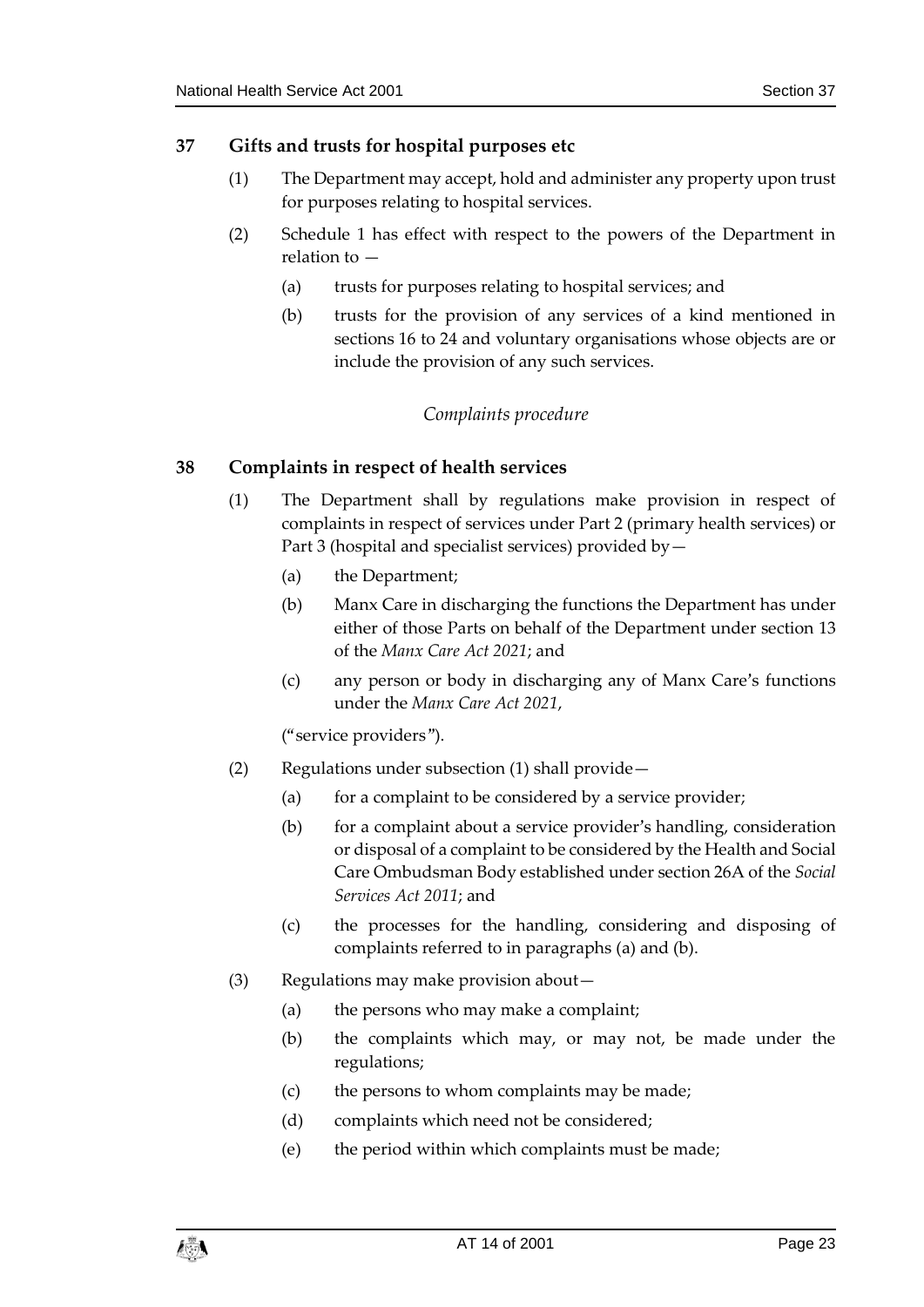- (f) the procedure to be followed in making, handling, considering and disposing of a complaint;
- (g) matters which are excluded from consideration;
- (h) the making of a report or recommendations about  $-$ 
	- (i) a complaint or complaints;
	- (ii) the handling, consideration and disposal of complaints; and
	- (iii) any matter related to a matter referred to in subparagraph  $(i)$  or  $(ii)$ ,

and such a report may be required to be laid before Tynwald;

- (i) the action to be taken as a result of a complaint;
- (j) action which may be taken to improve
	- (i) the handling, consideration and disposal of complaints; or
	- (ii) the provision of services referred to in subsection (1),

as a consequence of a complaint or otherwise;

- (k) the provision of training and support to persons.
- (4) Regulations may require
	- (a) any person or body who handles, considers or disposes of a complaint under the regulations; or
	- (b) any other person or body,

to make information available to the public about the procedures to be followed under the regulations.

- (5) The regulations may also—
	- (a) provide for different parts or aspects of a complaint to be treated differently;
	- (b) require the production of information or documents in order to  $-$ 
		- (i) enable a complaint to be properly considered; or
		- (ii) monitor the handling, consideration and disposal of complaints;
	- (c) confer a power on a person or body to give a direction to another person or body;
	- (d) provide for a complaint made to one person or body to be referred to another person or body;
	- (e) authorise the disclosure of information or documents relevant to a complaint to a person or body—
		- (i) who is considering a complaint under the regulations;
		- (ii) to whom a complaint has been referred; or
		- (iii) for the purpose of monitoring the handling, consideration and disposal of complaints,

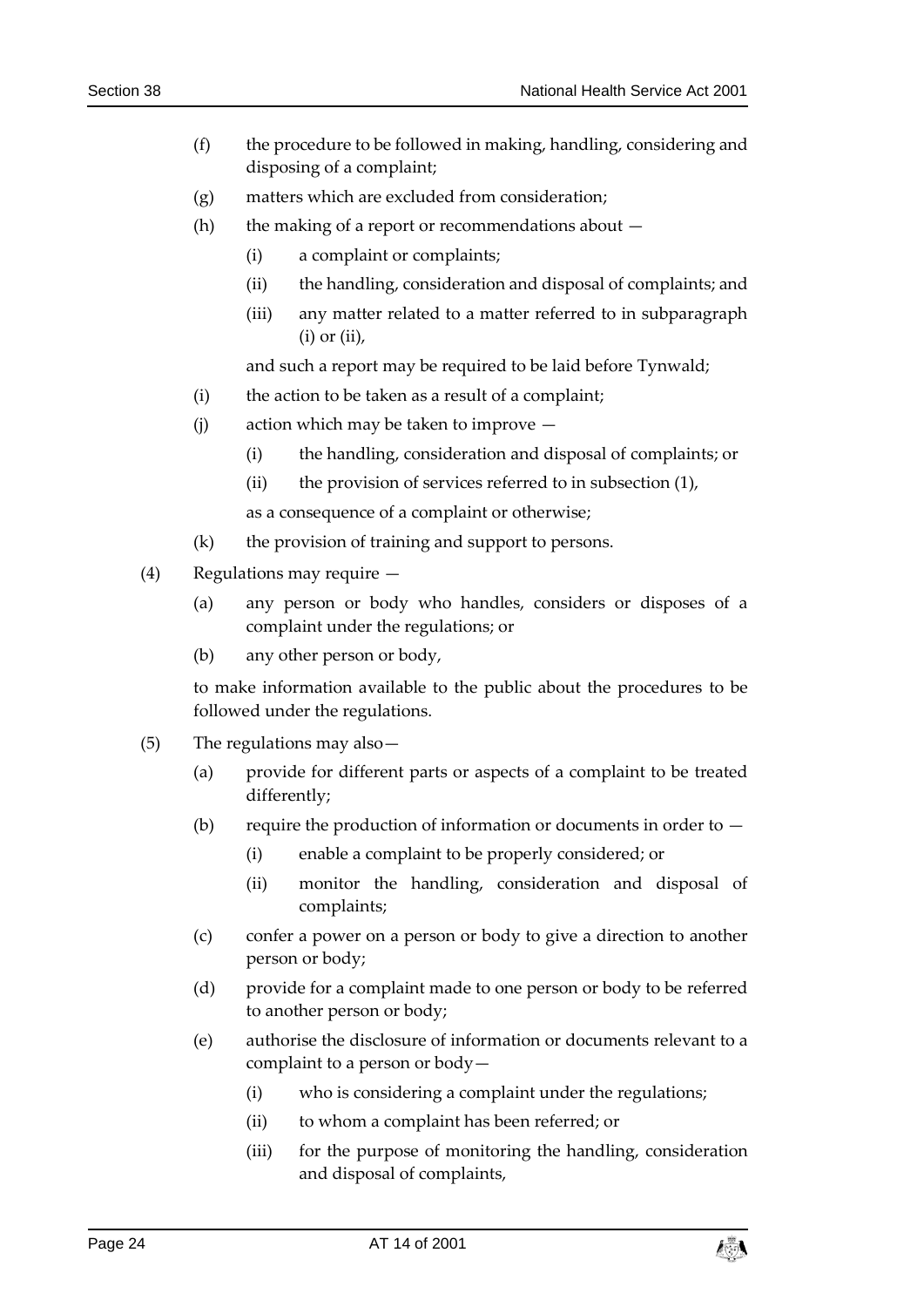and any such disclosure may be authorised notwithstanding any enactment or rule of law to the contrary.

- (6) The regulations may make provision about complaints which raise both matters falling to be considered under the regulations and matters falling to be considered under other statutory complaints procedures, including in particular provision for—
	- (a) enabling such a complaint to be made under the regulations; and
	- (b) securing that matters falling to be considered under other statutory complaints procedures are treated as if they had been raised in a complaint made under the appropriate procedures;

and in this subsection "statutory complaints procedures" means procedures established by or under any enactment.

- (7) Regulations may require, or otherwise provide for, the issuing of a code of practice by any person or body in connection with any matter addressed by this section or regulations under this section.
- (8) Regulations may permit a person or body to exercise a discretion in respect of any matters specified in the regulations.
- (9) Regulations may make such supplemental, incidental, consequential, transitional or saving provisions as the Department considers necessary or expedient for the better performance of, or giving full effect to, the regulations.
- <span id="page-24-0"></span>(10) Subsections (2) to (9) do not limit subsection (1).**<sup>19</sup>**

*Provision of services to non-residents*

## <span id="page-24-1"></span>**39 Provision of services to non-residents**

Services provided under this Act may be made available to such persons or classes of persons not ordinarily resident in the Island, to such extent and subject to such conditions as may be prescribed.

## <span id="page-24-2"></span>**39A to 39D [Repealed]**<sup>20</sup>

<span id="page-24-4"></span><span id="page-24-3"></span>**40 [Repealed]**<sup>21</sup>

## *Supplemental*

## <span id="page-24-5"></span>**41 Consultation with professions**

(1) Where for any purposes of this Act or of regulations under this Act the Department consults with any profession specified in column 1 of Schedule 2, it shall where practicable do so through the body specified in relation thereto in column 2 of that Schedule.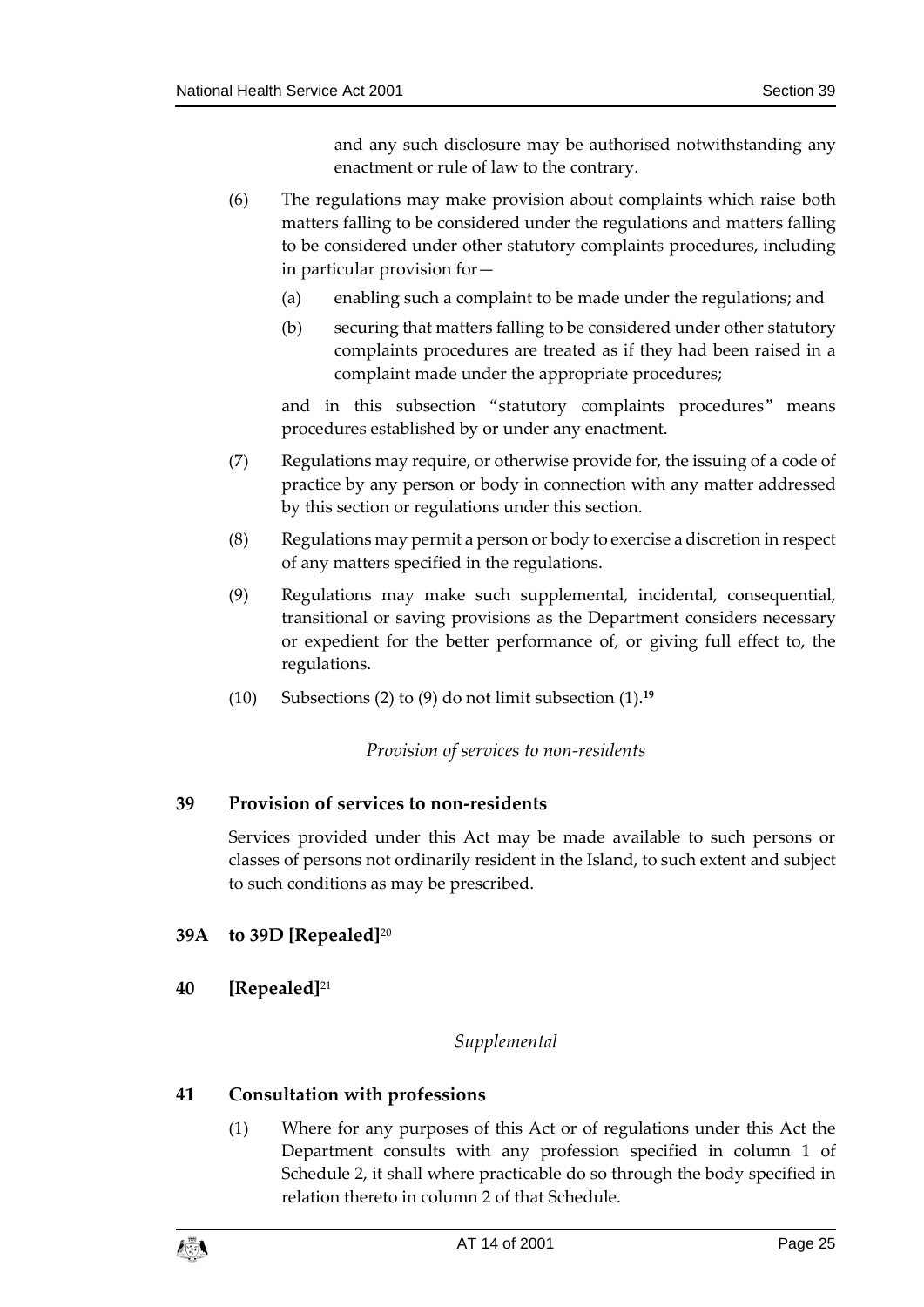(2) Regulations may amend Schedule 2.

#### <span id="page-25-0"></span>**42 Regulations**

- (1) Regulations which make any provision under sections 32 to 36 and 38 shall not have effect unless they are approved by Tynwald.**<sup>22</sup>**
- (2) Regulations other than those mentioned in subsection (1) shall be laid before Tynwald as soon as may be after they are made; and if Tynwald, at the sitting at which they are laid or the next following sitting, resolves that they be annulled, they shall cease to have effect.
- (3) Where any provision of regulations makes provision corresponding to a provision made by a statutory instrument made under the National Health Service Act 1977 (an Act of Parliament) or any Act amending or replacing that Act, that provision may be made retrospective to such date as may be specified in the regulations, not being earlier than the date from which the corresponding provision had effect in England and Wales.
- (4) A statement contained in regulations that any provision of them corresponds to a provision made by a statutory instrument referred to in subsection (3) shall be conclusive evidence of that fact.
- (5) Before making any regulations the Department shall consult
	- (a) the body established under section 2(1); and
	- (b) any profession appearing to the Department to be affected by the regulations.

## <span id="page-25-1"></span>**43 Interpretation**

In this Act —

- "**adult care home**" means an adult care home under the *Regulation of Care Act 2013*; **23**
- "**dental practitioner**" means a registered dentist within the meaning of the *Dental Act 1985*;
- "**the Department**" means the Department of Health and Social Care; **24**
- "**general dental services**" has the meaning given by section 6;

"**general medical services**" has the meaning given by section 3;

"**general ophthalmic services**" has the meaning given by section 10;

"**general pharmaceutical services**" has the meaning given by section 8;

"**health centre**" has the meaning given by section 15(2);

"**hospital**" means —

(a) any institution for the reception and treatment of persons suffering from illness,

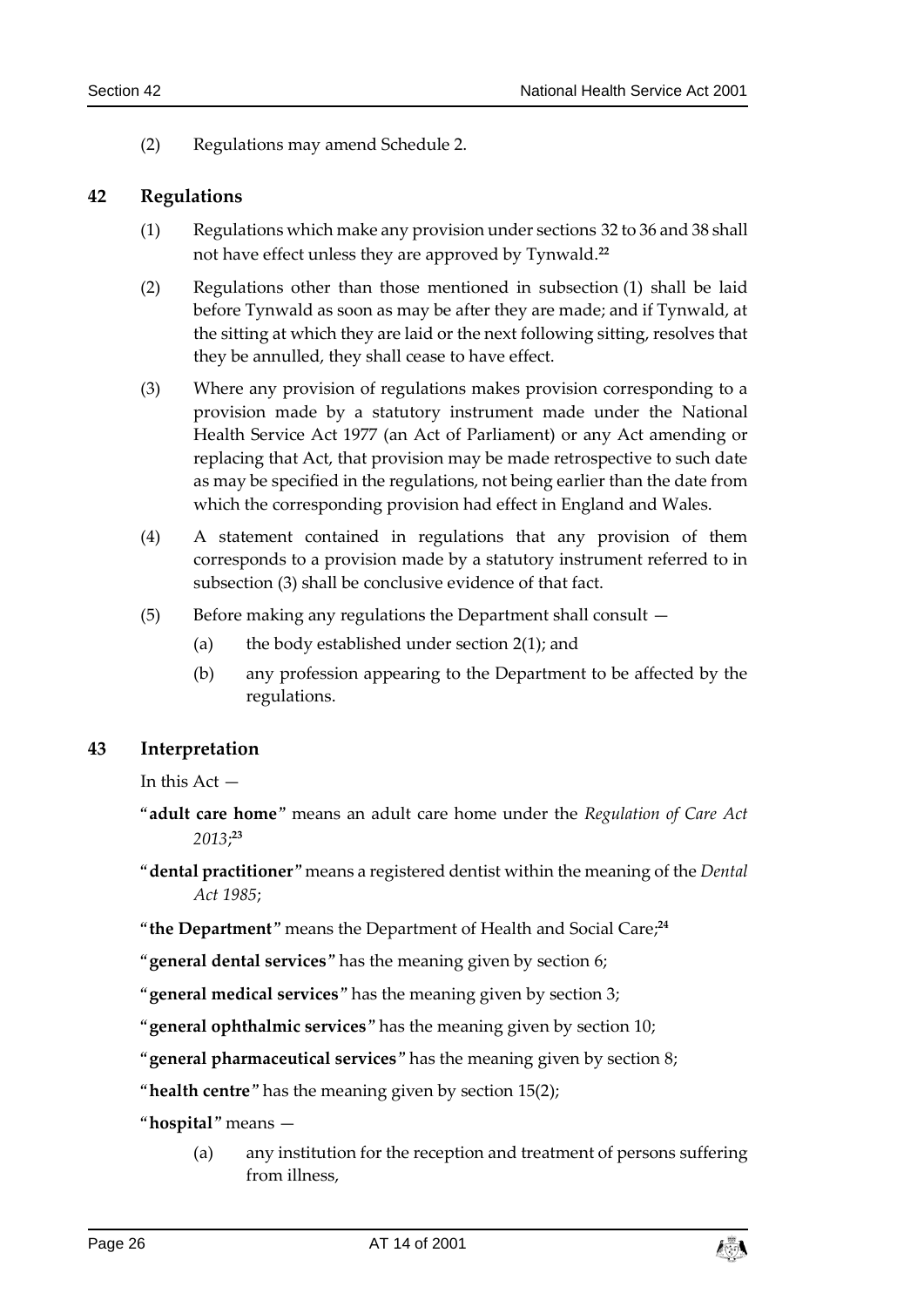- (b) an adult care home for the reception of pregnant women or women immediately after childbirth; or, **25**
- (c) any institution for the reception and treatment of persons during convalescence or persons requiring medical rehabilitation,

and includes clinics, dispensaries and out-patient departments maintained in connection with any such institution or home, and "hospital accommodation" shall be construed accordingly;

"**hospital services**" has the meaning given by section 27;

"**illness**" includes —

- (a) mental disorder, and
- (b) any injury or disability requiring medical or dental treatment or nursing;
- "**independent hospital**" means an independent hospital under the *Regulation of Care Act 2013*; **26**

"**medical**" includes surgical;

"**medical practitioner**" means a registered medical practitioner; **27**

"**medicine**" includes any prescribed chemical re-agent;

"**maternity home**", "**nursing home**" and "**mental nursing home**" [Repealed]; **28**

"**mental disorder**" has the same meaning as in the *Mental Health Act 1998*;

"**officer**" includes servant;

- "**ophthalmic optician**" has the same meaning as in the *Opticians Act 1996*;
- "**patient**" includes a woman giving birth or receiving ante-natal or post-natal care;

"**prescribed**" means prescribed by regulations;

"**registered**" —

- (a) in relation to nurses and midwives, has the same meaning as in section 39A; **29**
- (b) in relation to pharmacists, means registered in the register of pharmaceutical chemists maintained under section 2(1) of the Pharmacy Act 1954 (an Act of Parliament);

"**regulations**" means regulations made by the Department;

"**specialist services**" has the meaning given by section 28;

"**voluntary**" means not carried on for profit and not provided by a public or local authority.

## <span id="page-26-0"></span>**44 Transitional provisions, amendments and repeals**

(1) The transitional provisions in Schedule 3 shall have effect.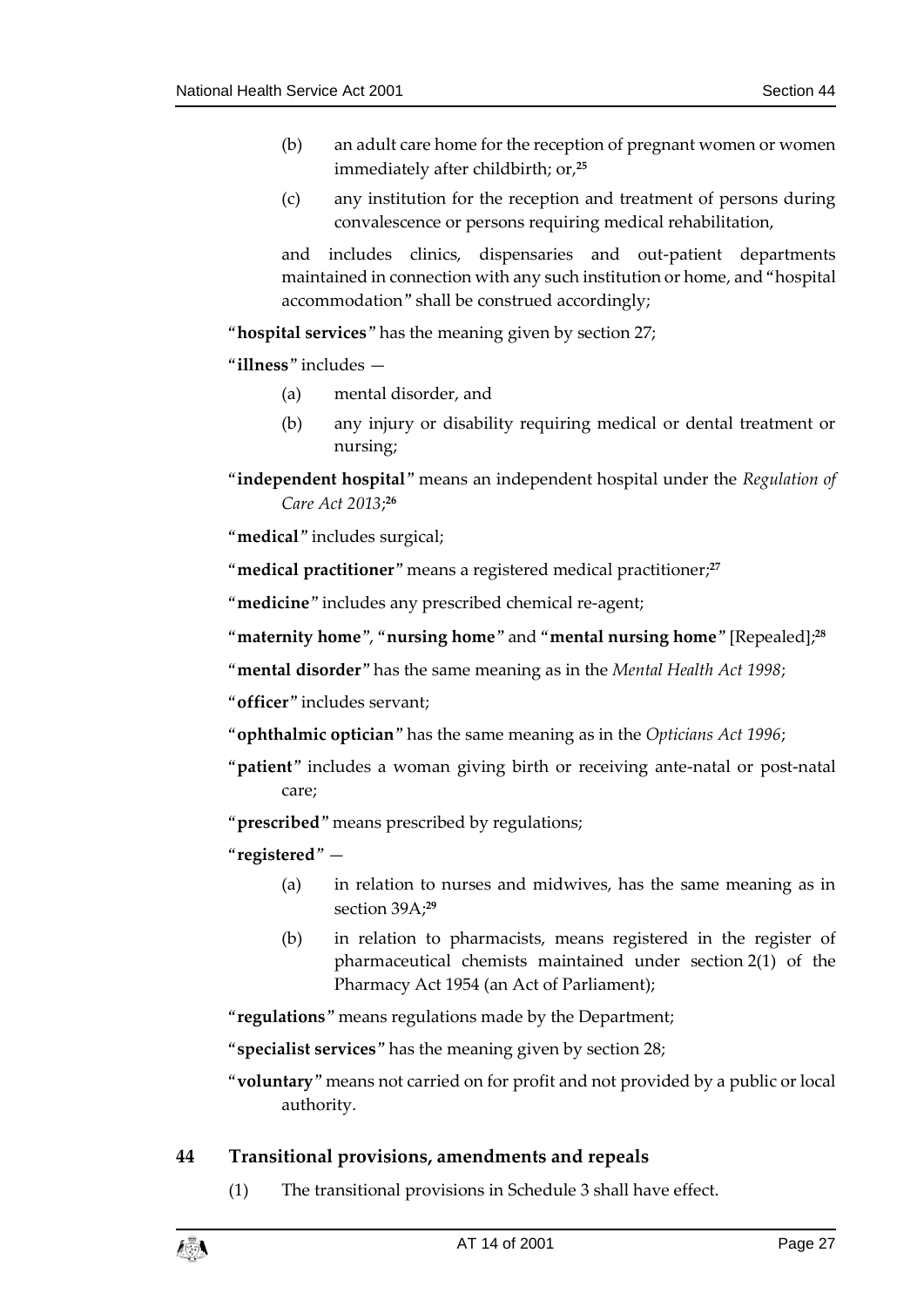- (2) Regulations may make such further transitional provision as appears to the Department to be necessary or expedient for the purposes of this Act.
- (3) The enactments specified in Schedule 4 are amended in accordance with that Schedule.
- (4) The enactments specified in Schedule 5 are repealed to the extent specified in column 3 of that Schedule.

## <span id="page-27-0"></span>**45 Short title and commencement**

- (1) This Act may be cited as the National Health Service Act 2001.
- (2) This Act shall come into operation on such day or days as the Department may by order appoint.**<sup>30</sup> <sup>31</sup>**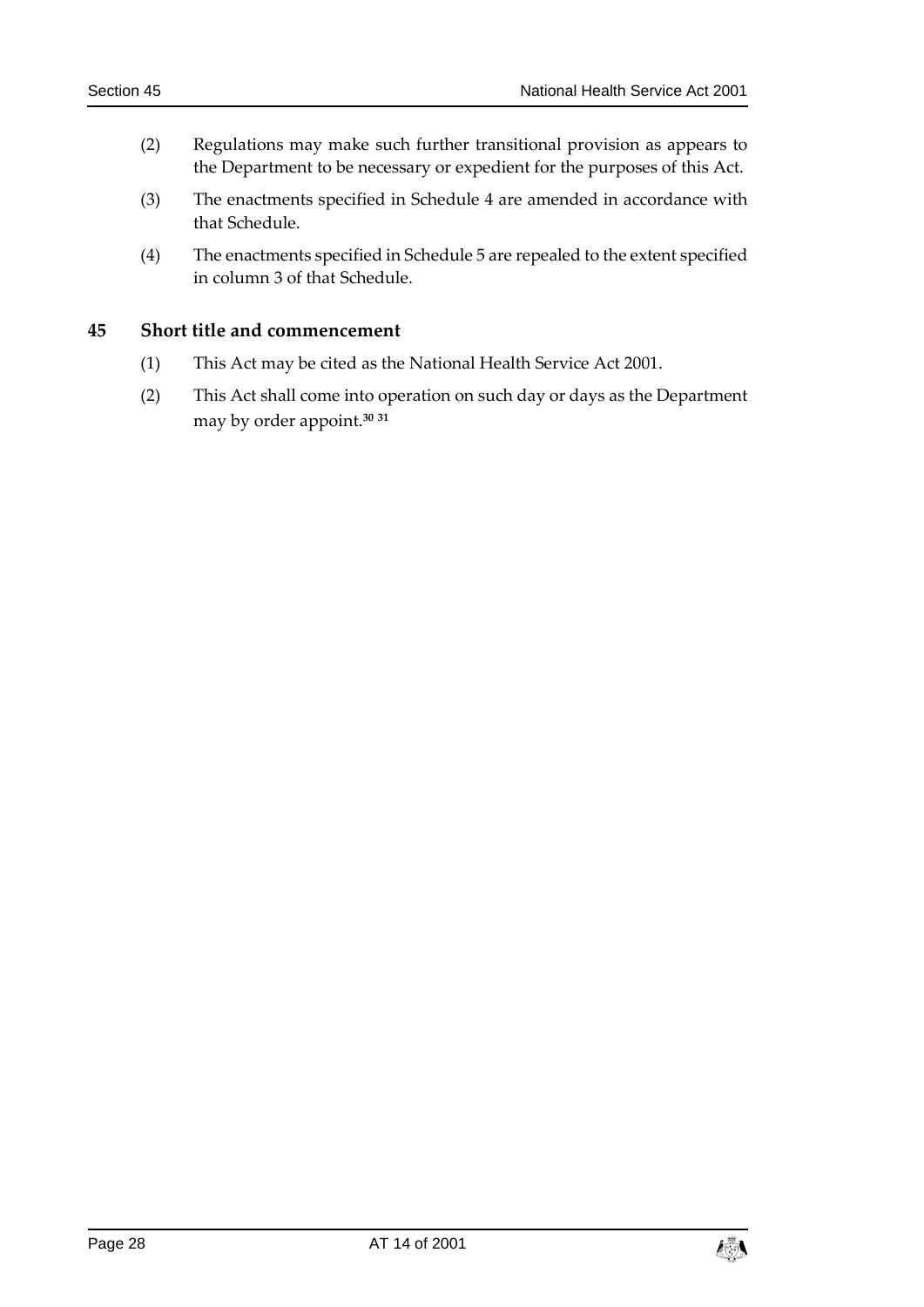## **SCHEDULE 1**

# <span id="page-28-1"></span><span id="page-28-0"></span>**TRUSTS AND VOLUNTARY ORGANISATIONS**

Section 37

## **PART 1 - TRUSTS FOR HOSPITAL PURPOSES**

#### *Interpretation*

1. In this Part "**hospital trust**" means any trust of property held for purposes relating to hospital services.

#### *Schemes*

2. (1) The Department may make a scheme to do all or any of the following in relation to any hospital trust —

- (a) to appoint trustees of the trust;
- (b) to amalgamate the trust with any other hospital trust;
- (c) where the purposes of the trust are restricted to any hospital, or to particular purposes relating to a hospital, to extend those purposes to any hospital or to any purposes relating to a hospital, as the case may be;
- (d) to make provision for the better administration of the trust;
- (e) to vest any property of the trust in the Department or in any body of trustees;
- (f) to authorise the disposal of any property of the trust, or of any interest therein;
- (g) to authorise any part of the income of the trust to be added to the capital thereof, or the capital of the trust or any part thereof to be applied as income;
- (h) subject to paragraph 3, to alter the purposes of the trust so as to allow the property thereof or part of it to be applied cy-près;
- (i) to modify, amend or repeal any enactment so far as it relates to the trust.

(2) A scheme under this paragraph may make such incidental, consequential, transitional and supplementary provisions as appear to the Department to be necessary or expedient for the purposes of the scheme.

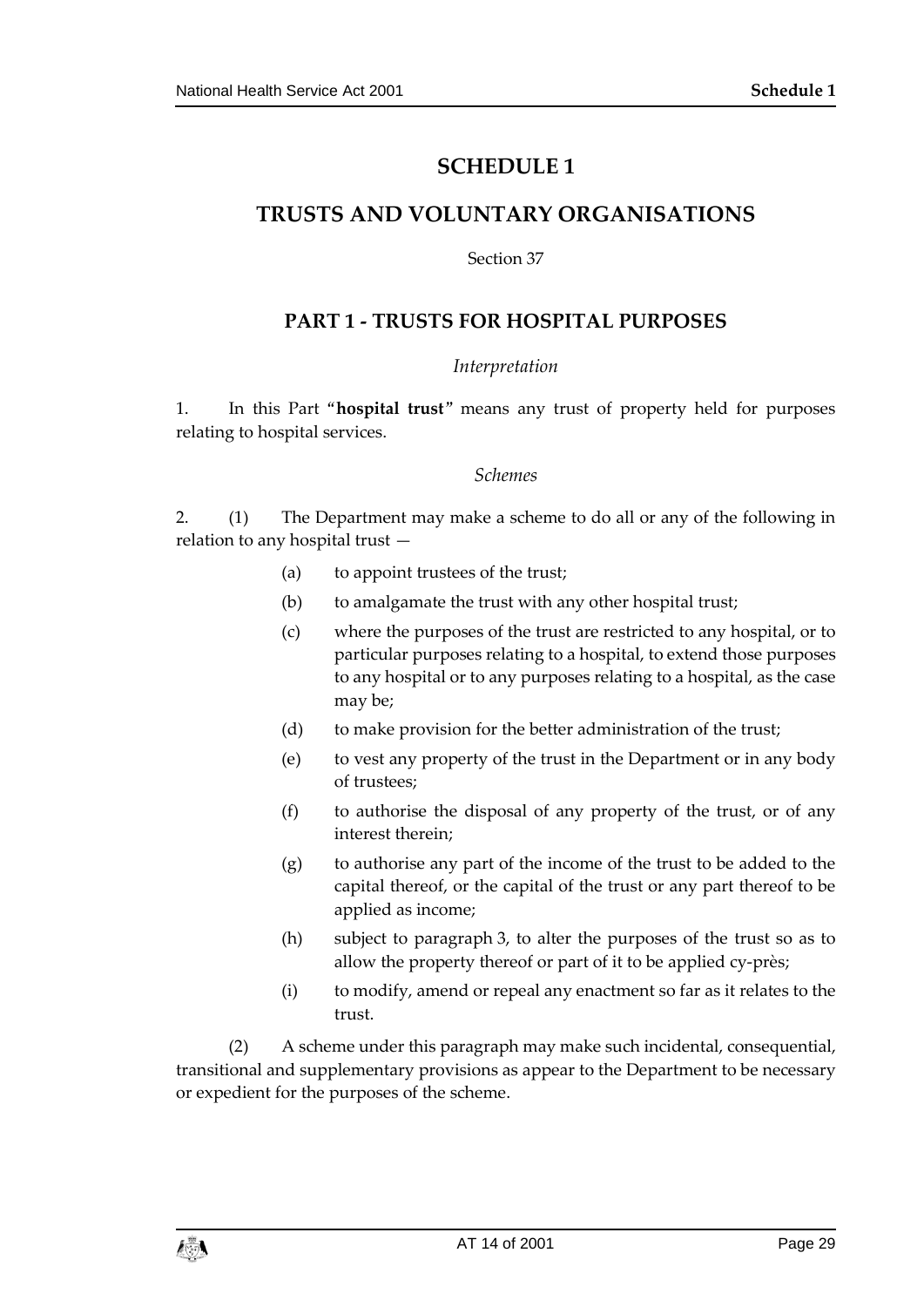*Occasions for applying property cy-près*

3. (1) The purposes for which property may be applied may not be altered under paragraph  $2(1)(h)$  unless it appears to the Department  $-$ 

- (a) that the original purposes of the gift were that the property should be wholly applied for purposes relating to hospital services; and
- (b) that the circumstances are as set out in sub-paragraph (2).

(2) The circumstances in which those purposes may be so altered are as follows —

- (a) where the original purposes, in whole or in part
	- (i) have been fulfilled, as far as may be, or
	- (ii) cannot be carried out, or not according to the directions given and to the spirit of the gift; or
- (b) where the original purposes provide a use for part only of the property; or
- (c) where the property and other property applicable for similar purposes can be more effectively used in conjunction, and to that end can suitably be made applicable to common purposes, regard being had to the spirit of the gift; or
- (d) where the original purposes were laid down by reference to an institution which then was but has since ceased to be used for the purposes of hospital services, or by reference to a class of persons or to an institution or area which has for any reason ceased to be suitable, regard being had to the spirit of the gift, or to be practical in administering the trust; or
- (e) where the original purposes, in whole or in part, have since they were laid down
	- (i) been adequately provided for by other means;
	- (ii) ceased for any reason to be in law charitable; or
	- (iii) ceased in any other way to provide a suitable and effective method of using the property, regard being had to the spirit of the gift.

(3) In relation to property the application of which is regulated by a statutory provision (including a provision repealed by this Act or the *Charities Act 1986*), references in this paragraph to the original purposes of a gift are to the purposes for which the property is for the time being applicable.

## *Consents and approvals*

4. (1) Before making a scheme under paragraph 2 the Department shall, if practicable, consult such persons as appear to it to be the trustees of any trust affected by the scheme.

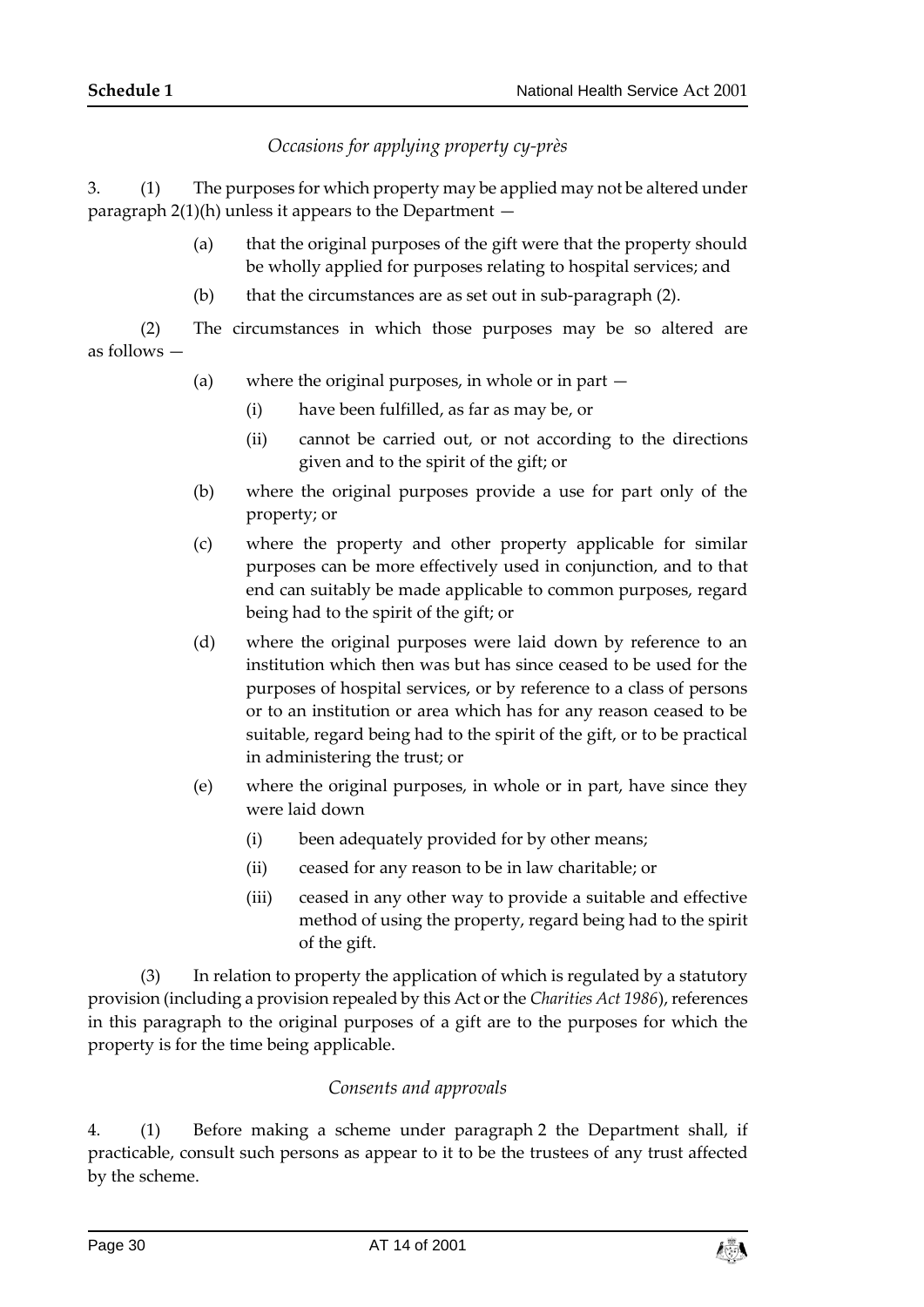- (2) A scheme under paragraph 2 shall not have effect
	- (a) in any case, unless it is approved by the High Court; and
	- (b) where it makes any provision under paragraph 2(1)(i), unless it is approved by Tynwald.
- (3) In the case of a scheme which does not affect a trust other than one  $-$ 
	- (a) the endowment of which does not include any land, and
	- (b) the gross income of which in the last preceding accounting year was the prescribed amount or less,

the approval of the Attorney General shall be substituted for the approval of the High Court under sub-paragraph (2)(a).

(4) In this paragraph "the prescribed amount" means £5,000 or such larger amount as may for the time being be specified in section 2(1)(b) of the *Charities Act 1986* by virtue of an order under section 3(5) of that Act.**<sup>32</sup>**

## *Registration of schemes*

5. Every scheme under paragraph 2 shall be filed in the General Registry.

## *Exclusion etc of certain trusts*

6. Regulations may provide that paragraphs 2 to 5 shall not apply to any hospital trust specified in the regulations, or shall apply thereto subject to such modifications as may be so specified.

# **PART 2 – VOLUNTARY ORGANISATIONS AND TRUSTS FOR PROVIDING ANCILLARY SERVICES**

*Transfer of property to Department*

7. (1) This paragraph applies to  $-$ 

- (a) any voluntary organisation formed for the purpose of providing any services of a kind mentioned in sections 16 to 24;
- (b) any trust of property relating to any such organisation or to the provision of any such service.

(2) Notwithstanding anything contained in the constitution or rules of any such organisation, or in any trust deed or other instrument relating to any such trust, any property vested in the organisation, or held by any persons on trust for the organisation or service, or for any specific purposes connected with the organisation or service, may be transferred to the Department on such terms as may be agreed between the Department and the organisation or trustees, with a view to the property being used or held by the Department for purposes similar to the purposes for which it was previously used or held.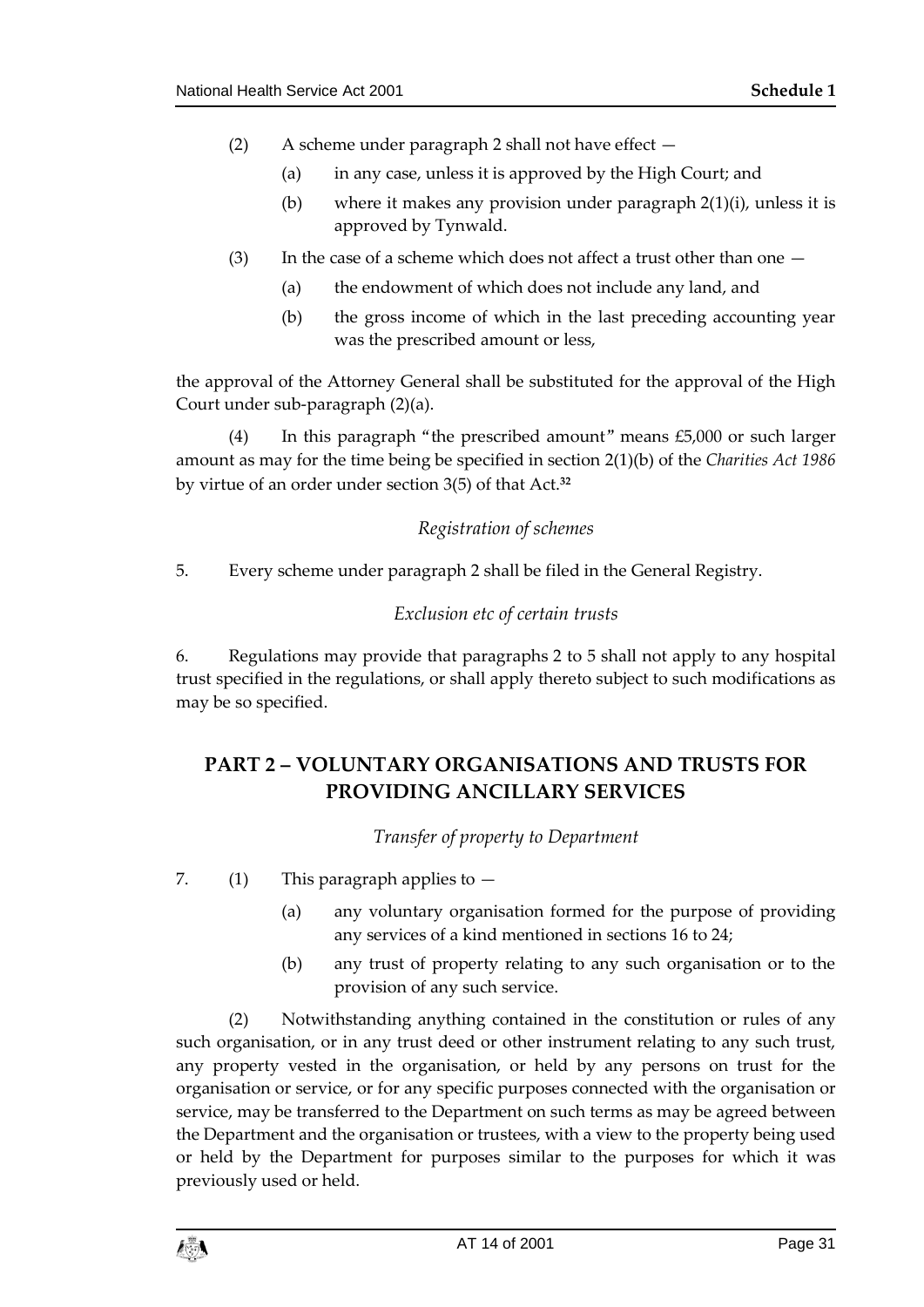#### *Schemes*

8. (1) The Department may make a scheme to do all or any of the following in relation to organisations or trusts mentioned in paragraph  $7(1)$  -

- (a) to appoint trustees of such trusts;
- (b) to amalgamate or combine 2 or more of such organisations or trusts;
- (b) to alter the district of any such organisation or trust;
- (c) to extend or amend the objects of any such organisation or trust;
- (d) generally to secure and maintain the efficient administration of the funds of any such organisation or trust.

(2) A scheme under this paragraph in relation to a voluntary organisation, or to a trust of property relating to a voluntary organisation, shall not be made without the consent of every such organisation affected by it.

(3) A scheme under this paragraph may make such incidental, consequential, transitional and supplementary provisions as appear to the Department to be necessary or expedient for the purposes of the scheme.

<span id="page-31-1"></span><span id="page-31-0"></span>(4) Paragraphs 4 and 5 apply to a scheme under this paragraph as they apply to a scheme under paragraph 2.

## **SCHEDULE 2**

## **REPRESENTATIVE BODIES**

Section 41(1)

*Profession Body*

<span id="page-31-3"></span><span id="page-31-2"></span>

Medical practitioners **Isle of Man Medical Society** Dental practitioners Isle of Man Dental Association Pharmacists Isle of Man Pharmacy Contractors Association Ophthalmic opticians Isle of Man Association of Optometrists and Registered Opticians

## **SCHEDULE 3**

## **TRANSITIONAL PROVISIONS**

Section 44(1)

## *Interpretation*

1. In this Schedule "**the 1948 Act**" means the *National Health Service (Isle of Man) Act 1948*.

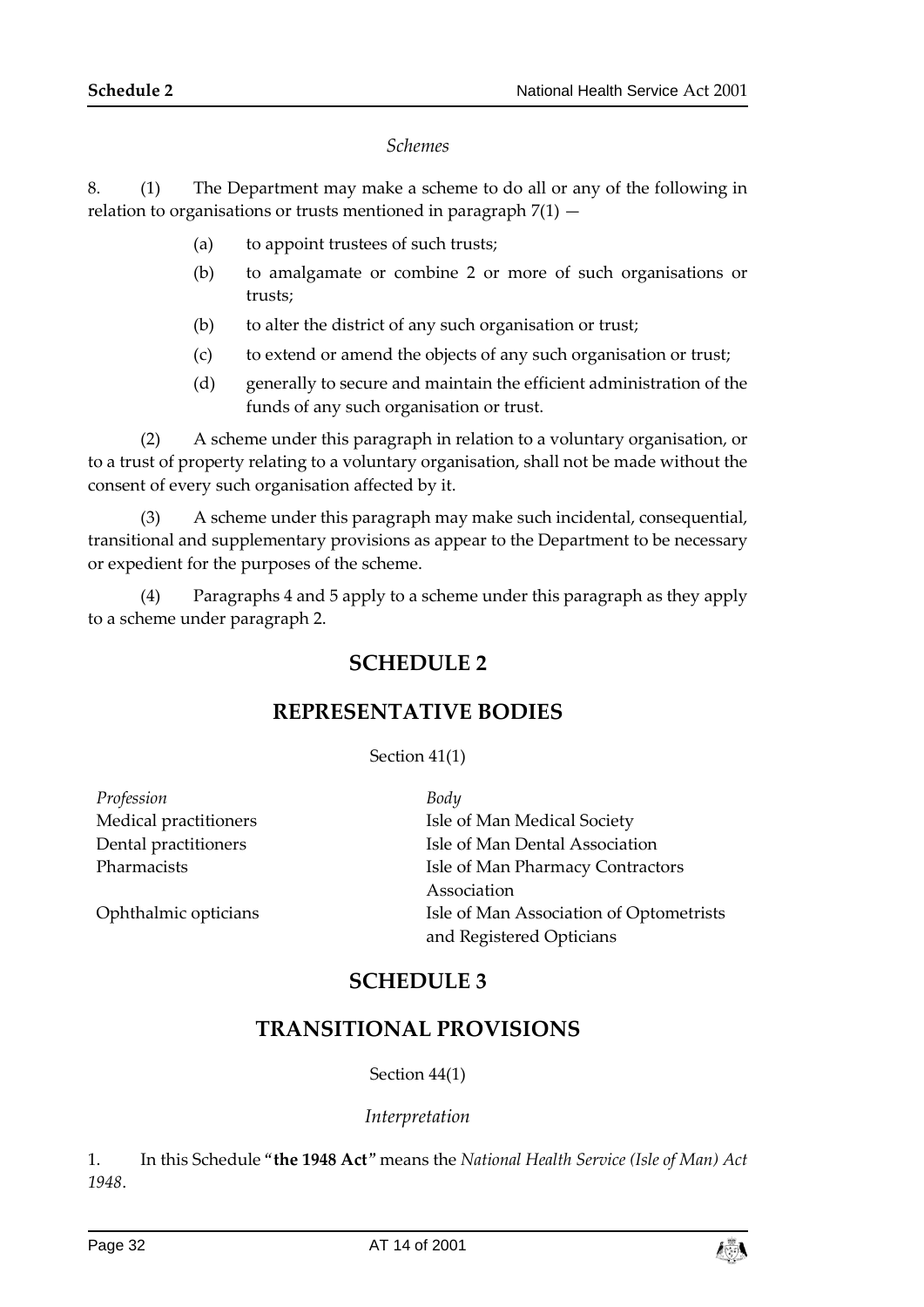## *Paying patients*

2. Where on the commencement of this Act a patient is occupying any such accommodation as is mentioned in section 6(1) or (2) of the 1948 Act, so long as he continues to do so charges shall be payable in respect of his occupation of that accommodation in accordance with any undertaking given by or in respect of him under the said section 6(1) or (2), as if this Act had not been passed.

## *Appointments of consultants*

3. Where immediately before the commencement of this Act any consultant or specialist is employed at or for the purposes of a hospital providing hospital and specialist services under Part II of the 1948 Act, he shall continue to be so employed subject to the same terms and conditions as those in force immediately before such commencement.

## *Existing arrangements for provision of services*

4. Any arrangements made by the Department for the provision of any services under Part III of the 1948 Act and in force immediately before the commencement of this Act shall remain in force until new arrangements for the purpose are made under Part 2.

## *Lists of practitioners*

5. (1) Any list of persons undertaking to provide general medical services, general dental services, pharmaceutical services or supplementary ophthalmic services under Part IV of the 1948 Act in force immediately before the commencement of this Act shall remain in force as a list of persons undertaking to provide general medical services, general dental services, general pharmaceutical services or general ophthalmic services, as the case may be, under Part 2.

(2) In its application to a medical practitioner who is on a list of persons undertaking to provide general medical services in force immediately before the commencement of this Act, section 4(2) shall have effect with the omission of the words "who has acquired the prescribed medical experience".

## *Proceedings before committees*

6. (1) Where any proceedings to which this paragraph applies are immediately before the commencement of this Act pending before any committee established by or under the 1948 Act, those proceedings may be continued and determined, and any appeal therefrom may be brought, heard and determined, as if this Act had not been passed.

- (2) This paragraph applies to proceedings relating to
	- (a) the admission of any person to, the removal of any person from, or the disqualification of any person for inclusion in, any list of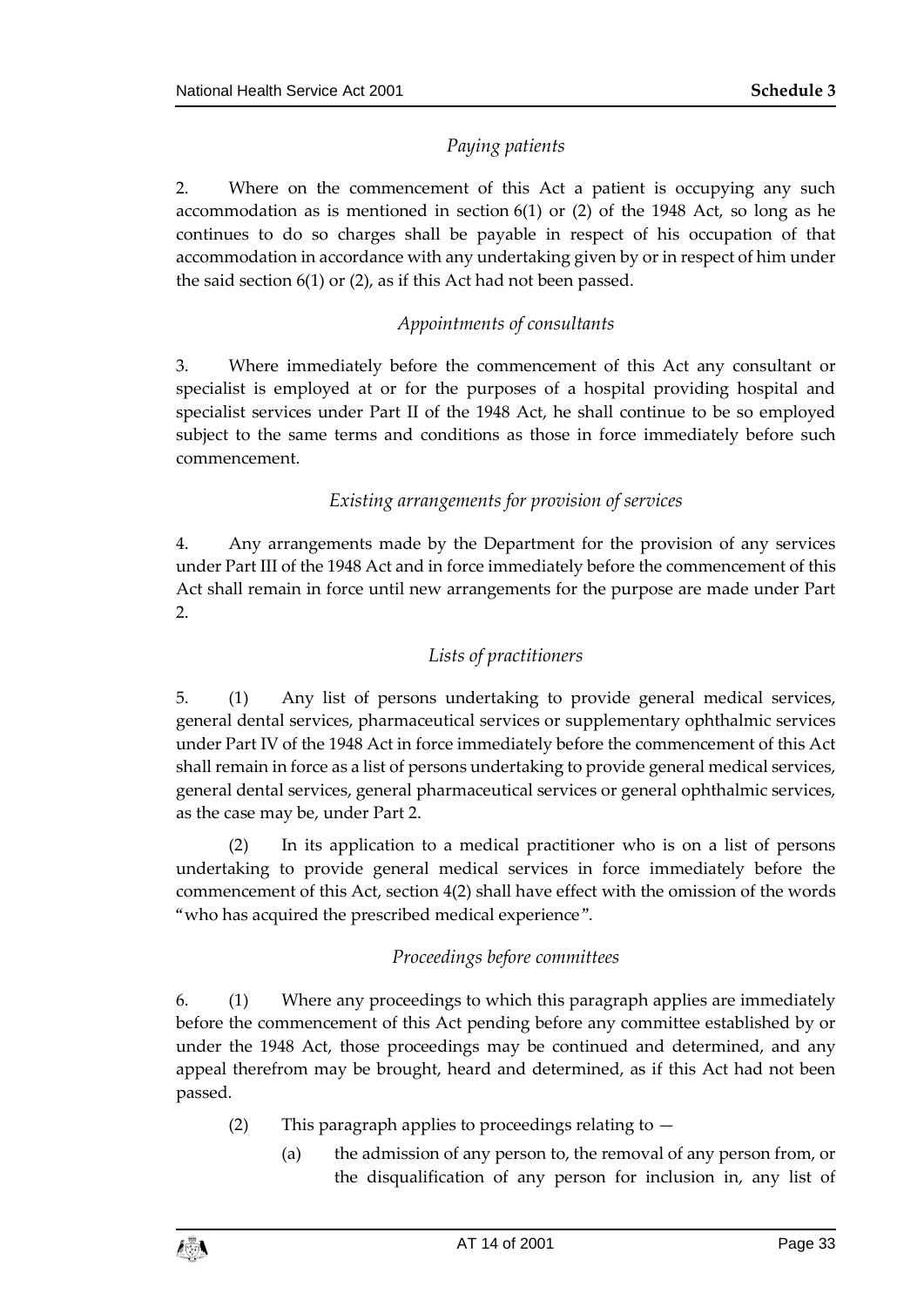persons undertaking to provide general medical services, general dental services, pharmaceutical services or supplementary ophthalmic services under Part IV of the 1948 Act;

- (b) the remuneration of any person undertaking to provide such services; or
- (c) any complaint against any such person;

and any appeal arising out of any such proceedings.

#### *Trustees of Noble's Hospital*

7. (1) The *Noble's Hospital Act 1909*, so far as it had effect immediately before the commencement of this Act as an instrument establishing or regulating any charitable trust, shall continue to have effect as such, and may be varied or revoked by the High Court in the exercise of any of its powers under the *Charities Act 1962* or of its inherent jurisdiction relating to charities.

- (2) Subject to the exercise of any of those powers
	- (a) the repeal by this Act of the said Act of 1909 does not affect the incorporation of the Hospital Trustees effected by that Act;
	- (b) the repeal by this Act of the *National Health Service (Isle of Man) Act 1963* does not affect any powers of the Department under section 3(2) of that Act (appointment of trustees) in relation to the said Trustees.

## **SCHEDULE 4**

## <span id="page-33-0"></span>**CONSEQUENTIAL AMENDMENTS**

#### Section 44(3)

<span id="page-33-1"></span>[Sch 4 amended by SD768/03 by Medicines Act 2003 Sch 4 and by Public Sector Pensions Act 2011 Sch 3, and amends the following Acts —

Law Reform (Personal Injuries) Act 1949 q.v.

Children and Young Persons Act 1966 q.v.

Dental Act 1985 q.v.

Nursing and Residential Homes Act 1988 q.v.

Civil Service Act 1990 q.v.

Design Right Act 1991 q.v.

Sexual Offences Act 1992 q.v.

Access to Health Records and Reports Act 1993 q.v.

Post Office Act 1993 q.v.

Termination of Pregnancy (Medical Defences) Act 1995 q.v.

Video Recordings Act 1995 q.v.

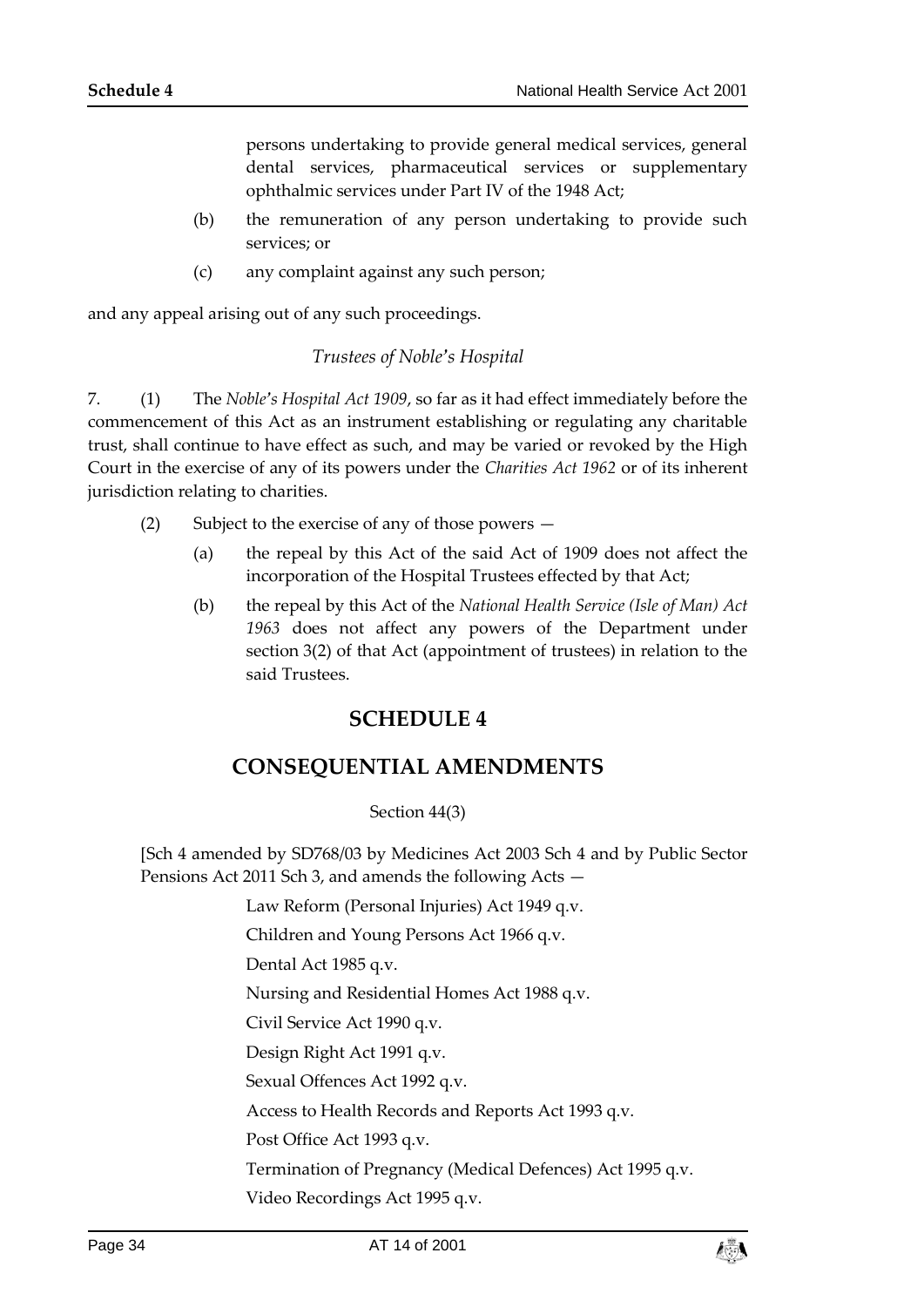<span id="page-34-0"></span>Opticians Act 1996 q.v. Mental Health Act 1998 q.v.]

# **SCHEDULE 5**

# **CONSEQUENTIAL REPEALS**

Section 44(4)

<span id="page-34-1"></span>[Schedule 5 repeals the following Acts wholly — Noble's Hospital Act 1909 Noble's Hospital Act 1921 National Health Service (Isle of Man) Act 1948 National Health Service (Isle of Man) Act 1950 National Health Service (Isle of Man) Act 1963 National Health Service (Isle of Man) (Amendment) Act 1975 National Health Service (Isle of Man) Act 1979 National Health Service (Amendment) Act 1995 and the following Acts in part — Medicines Act 1976 Governor's General Functions (Transfer) Act 1980 Statute Law Revision Act 1982 Nurses and Midwives (Amendment) Act 1984 Superannuation Act 1984 Treasury Act 1985 Dental Act 1985 Statute Law Revision Act 1986 Health and Social Security Act 1986 Nursing and Residential Homes Act 1988 Statute Law Revision Act 1989 Civil Service Act 1990 Transfer of Governor's Functions Act 1992 Statute Law Revision Act 1997 Mental Health Act 1998.]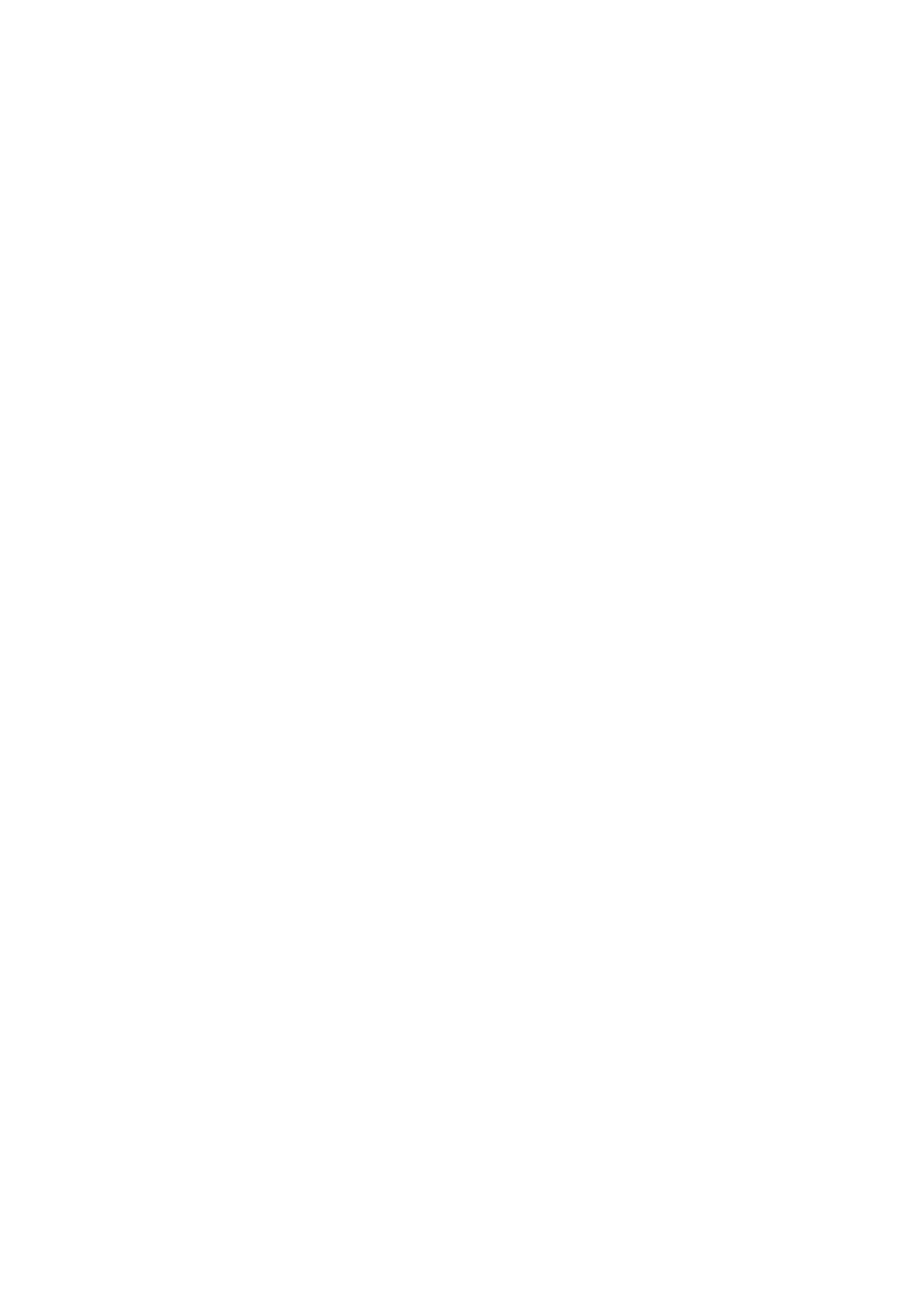## <span id="page-36-0"></span>**ENDNOTES**

## <span id="page-36-1"></span>**Table of Legislation History**

| Legislation | <b>Year and No</b> | Commencement |
|-------------|--------------------|--------------|
|             |                    |              |
|             |                    |              |
|             |                    |              |
|             |                    |              |

## <span id="page-36-2"></span>**Table of Renumbered Provisions**

| Original | Current |  |
|----------|---------|--|
|          |         |  |
|          |         |  |
|          |         |  |
|          |         |  |

## <span id="page-36-3"></span>**Table of Endnote References**

 $\overline{a}$ 

- Para (c) inserted by SD2020/0587.
- Para (c) amended by SD2020/0587.
- Para (d) inserted by SD2020/0587.

Subs (1) amended by SD155/10 Sch 4 and by SD2014/08.

Para (a) amended by Manx Care Act 2021 Sch 5.

Subs (2) amended by Manx Care Act 2021 Sch 5.

Subs (3) amended by Manx Care Act 2021 Sch 5.

 S 3 only in force for the purpose of making regulations and schemes. For transitional provisions i.r.o. s 3 see SD25/04.

S 4 only in force for the purpose of making regulations and schemes.

S 5 only in force for the purpose of making regulations and schemes.

Para (b) amended by Medicines Act 2003 Sch 3.

Subs (6) inserted by SD2020/0587.

Para (a) amended by SD155/10 Sch 10 and by SD2017/0325.

Subs (8) amended by SD155/10 Sch 10 and by SD2017/0325.

Para (b) amended by SD155/10 Sch 10 and by SD2017/0325.

S 17A inserted by Breastfeeding Act 2011, s4 with effect from 15/11/2011.

S 24 repealed by Social Services Act 2011 Sch 4.

Subs (4) amended by Regulation of Care Act 2013 s 205.

S 38 substituted by SD2022/0211.

Ss 39A to 39D and cross heading repealed by Health Care Professionals Act 2014 s 13.

S 40 repealed by Health Care Professionals Act 2014 s 13.

Subs (1) amended by SD2022/0211.